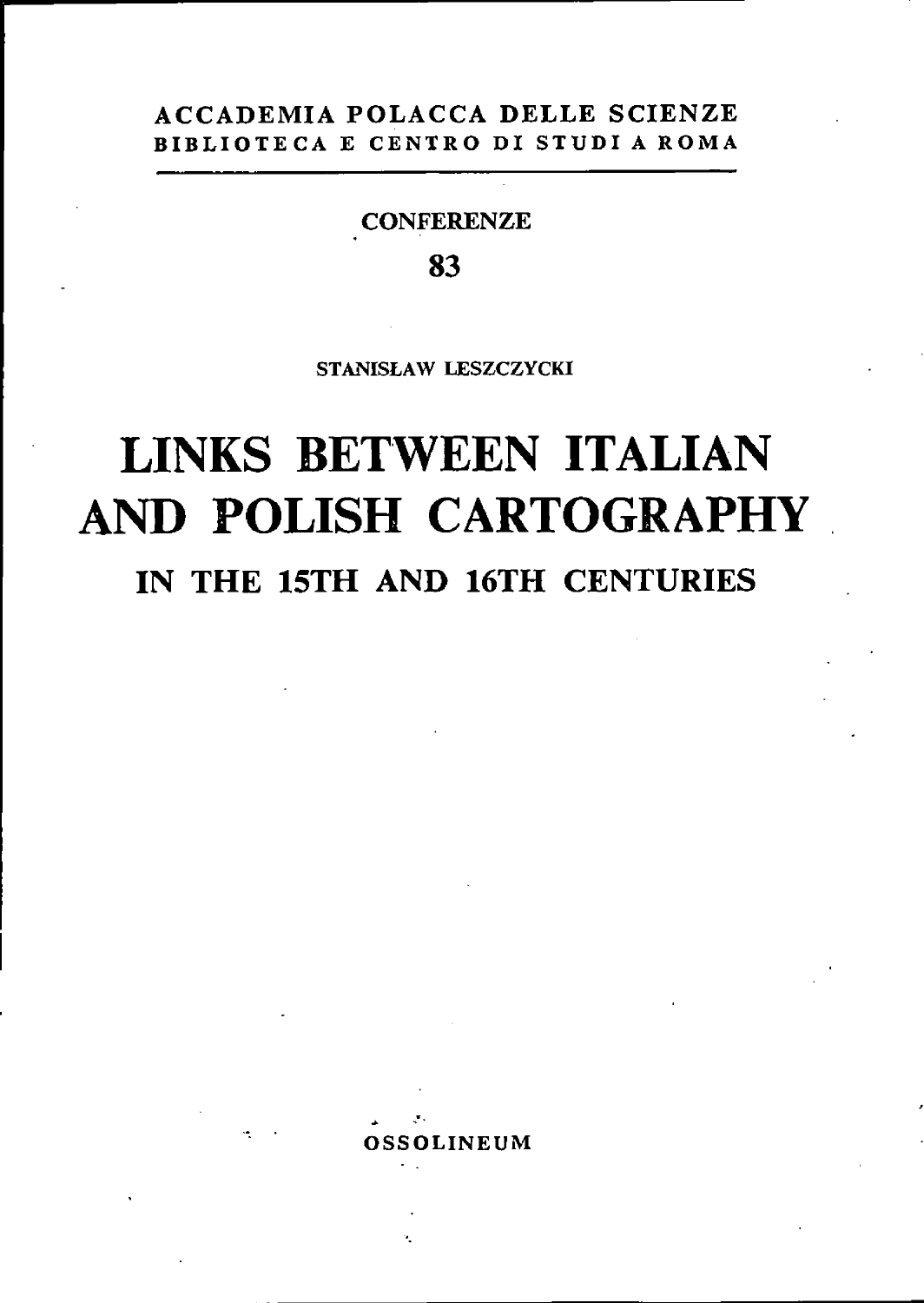## ACCADEMIA POLACCA DELLE SCIENZE BIBLIOTEKA E CENTRO DI STUDI A ROMA

Direttore: Bronisław Biliński

»

2, Vicolo Ooria (Palazzo Doria) 00187 Roma Tel. 679.21.70

/

\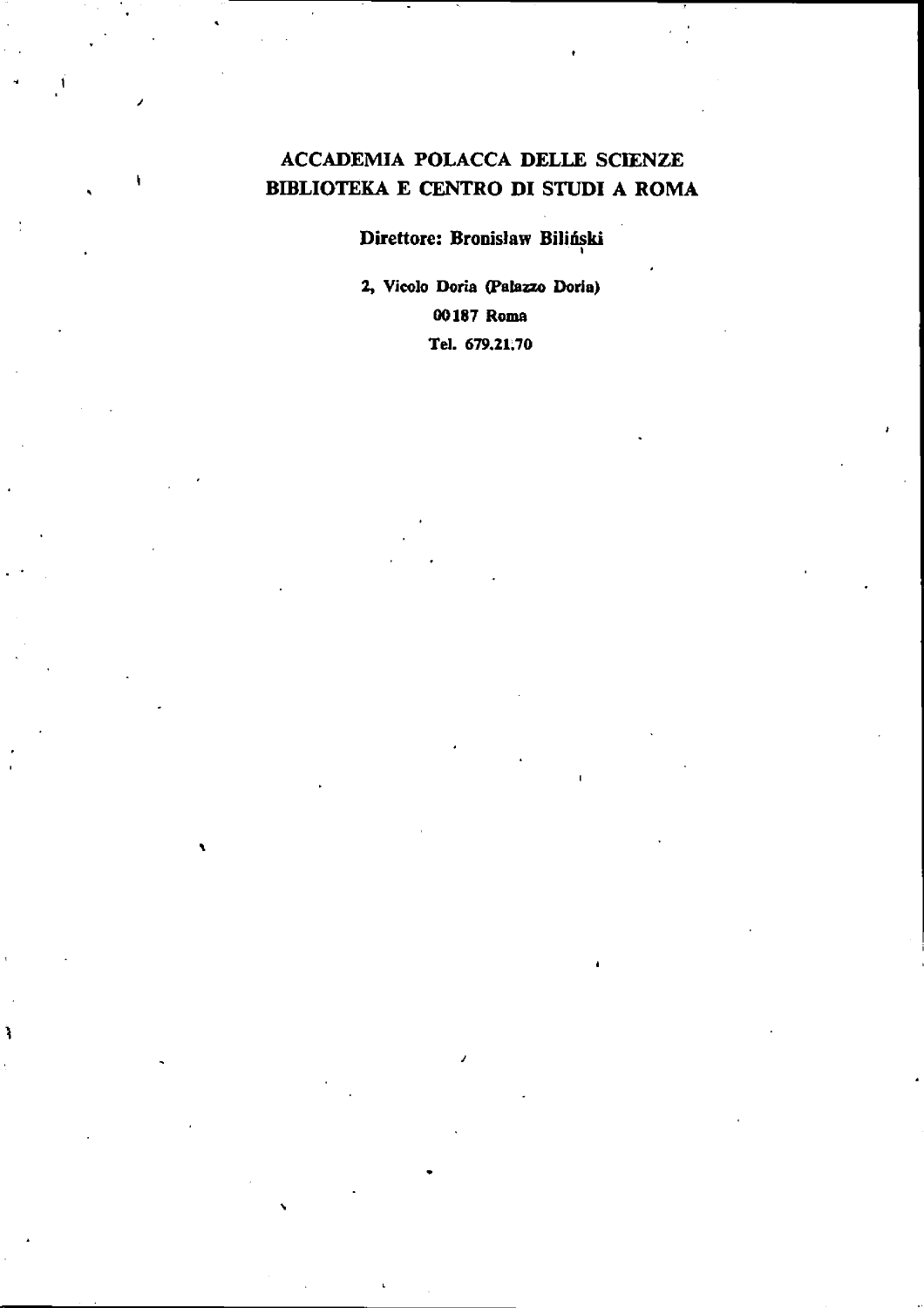# ACCADEMIA POLACCA DELLE SCIENZE BIBLIOTECA E CENTRO DI STUDI A ROMA

 $\mathbf{r}$ 

## **CONFERENZE**

83

### STANISŁAW LESZCZYCKI

# LINKS BETWEEN **ITALIAN AND POLISH CARTOGRAPHY** IN THE 15TH AND 16TH CENTURIES

÷

WARSZAWA · KRAKÓW · GDAŃSK · LÓDŹ ZAKŁAD NARODOWY IMIENIA OSSOLIŃSKICH WYDAWNICTWO POLSKIEJ AKADEMII NAUK

1981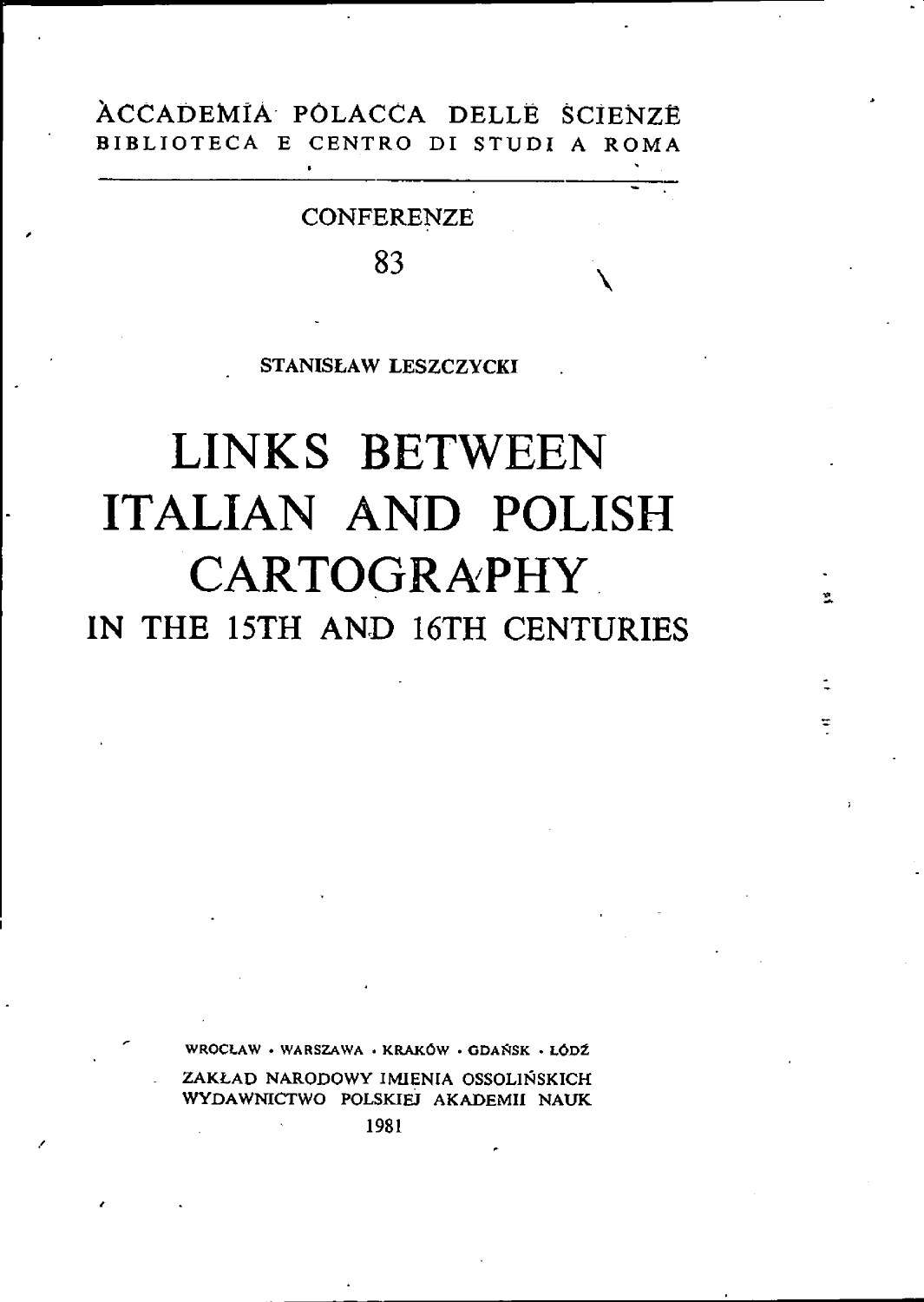### CONSIGLIO DI REDAZIONE

Alcksander Gicyszton k. presidente '

Witold Hensel Mieczyslaw Klimowicz Jcrzy Kolodzicjczak Roman Kulikowski Leszek Kuźnicki Wladyslaw Markiewicz Stanislaw Mossakowski Maciej Nalęcz Mirosław Nowaczyk Antoni Sawczuk Krzysztof Zaboklicki

> REDATTORE Bronisław Biliński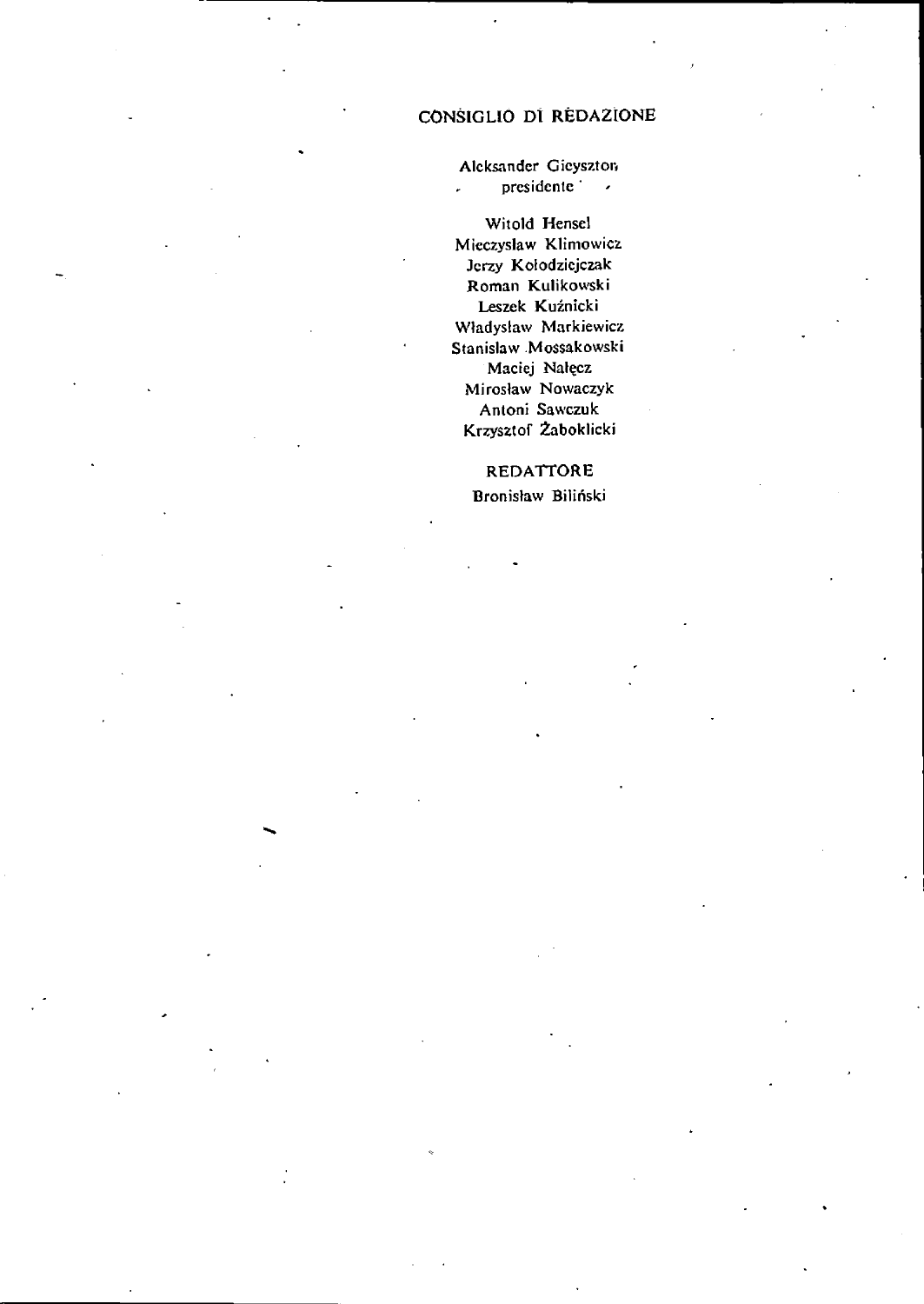The first contacts. Contacts between Italian and Polish cartography can be traced back as far as the early 15th century. Documents have survived to show that in <sup>1421</sup> <sup>a</sup> Polish delegation to Rome presented <sup>a</sup> hand-drawn map to Pope Martin V in an effort to clarify Poland's position in her dispute with the Teutonic Knights. The Poles used probably <sup>a</sup> large colour map to show that the Teutonic Knights were unlawfully holding lands that belonged to Poland and that had never been granted to them. The map itself is unfortunately no longer extant. An analysis of the available , documentation made by Professor Bozena Strzelecka has led her to helieve that the map could not have been made in Poland as cartography in fact did not exist there at that time yet. It must have probably been drawn in Rome with the participation of Poles, for instance, members of the delegation such as the Rector of Cracow University Pawel Wlodkowic and Jacopo Paravesino, an Italian resident at Cracow. As maps were at that time often used to resolve frontier problems or for military purposes we can safely assume that the map mentioned above had a similar character. It means that the map showed the river network (with names of individual rivers), mountainous areas, the coast-line, and names of localities. How the map may have looked can be also surmised from the. sketches of two maps that have survived, in the Codex of Sędziwój of Czechła (Sondek de Czechlo), which represent Western Pomerania and the lands occupied by the Teutonic Order. The first map shows the lands of the Teutonic Order, while the other, which is more detailed, depicts a fragment of the Baltic Coast (Map 1). It shows the network of rivers, marks the names of the rivers Vistula, Pregola, Ossa and Drwęca, lists the Polish names of towns and castles, and marks the coast of the Sarmatian Sea (that is, of the Baltic) by a double line.

The manuscripts of Ptolemy's Geography. In the 15th century, at the beginning of the renaissance of classical works in Italy, various works by Greek philosophers began to be translated into Latin and, since the 16th century, into Italian too. The wave of the classical renaissance carried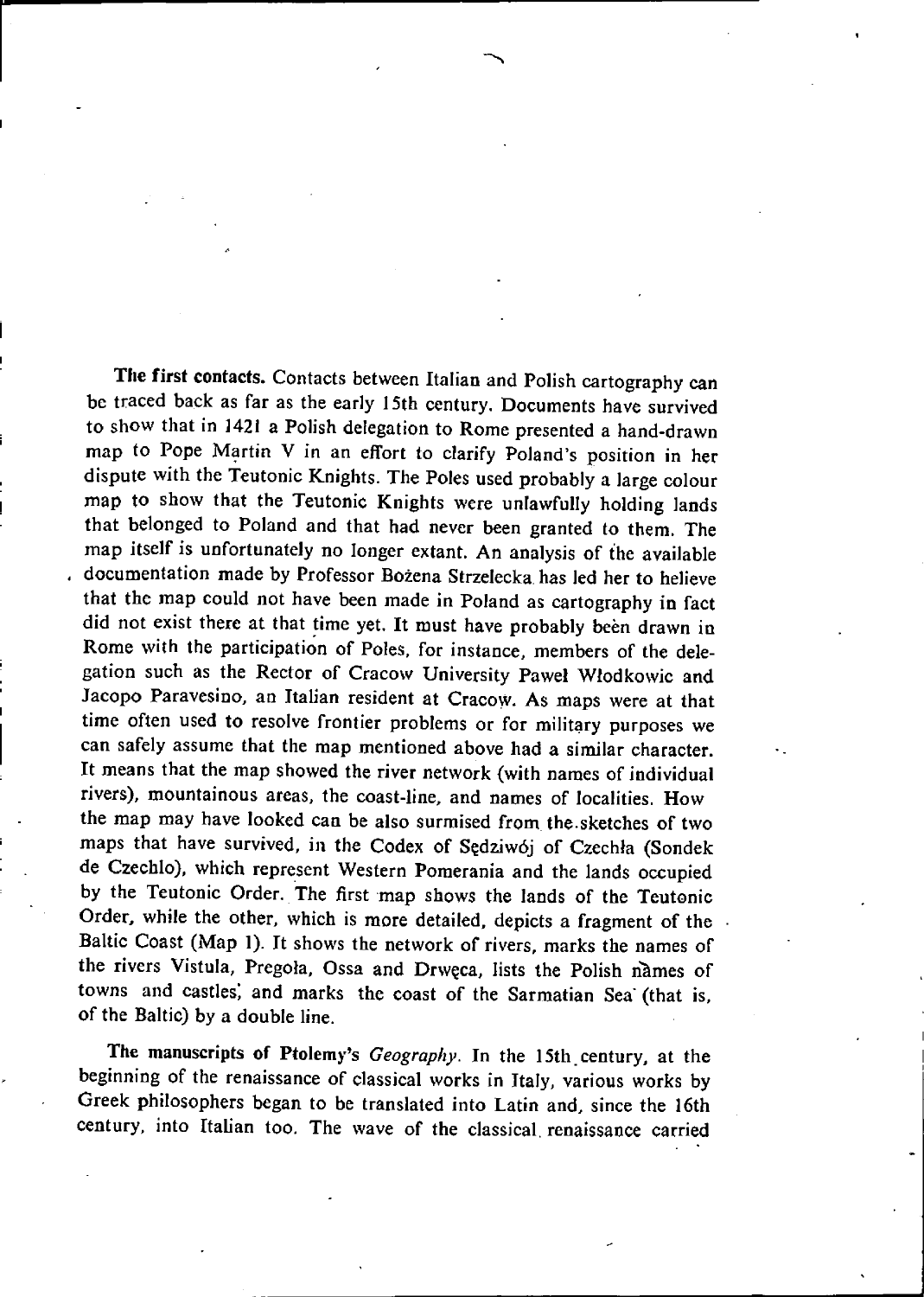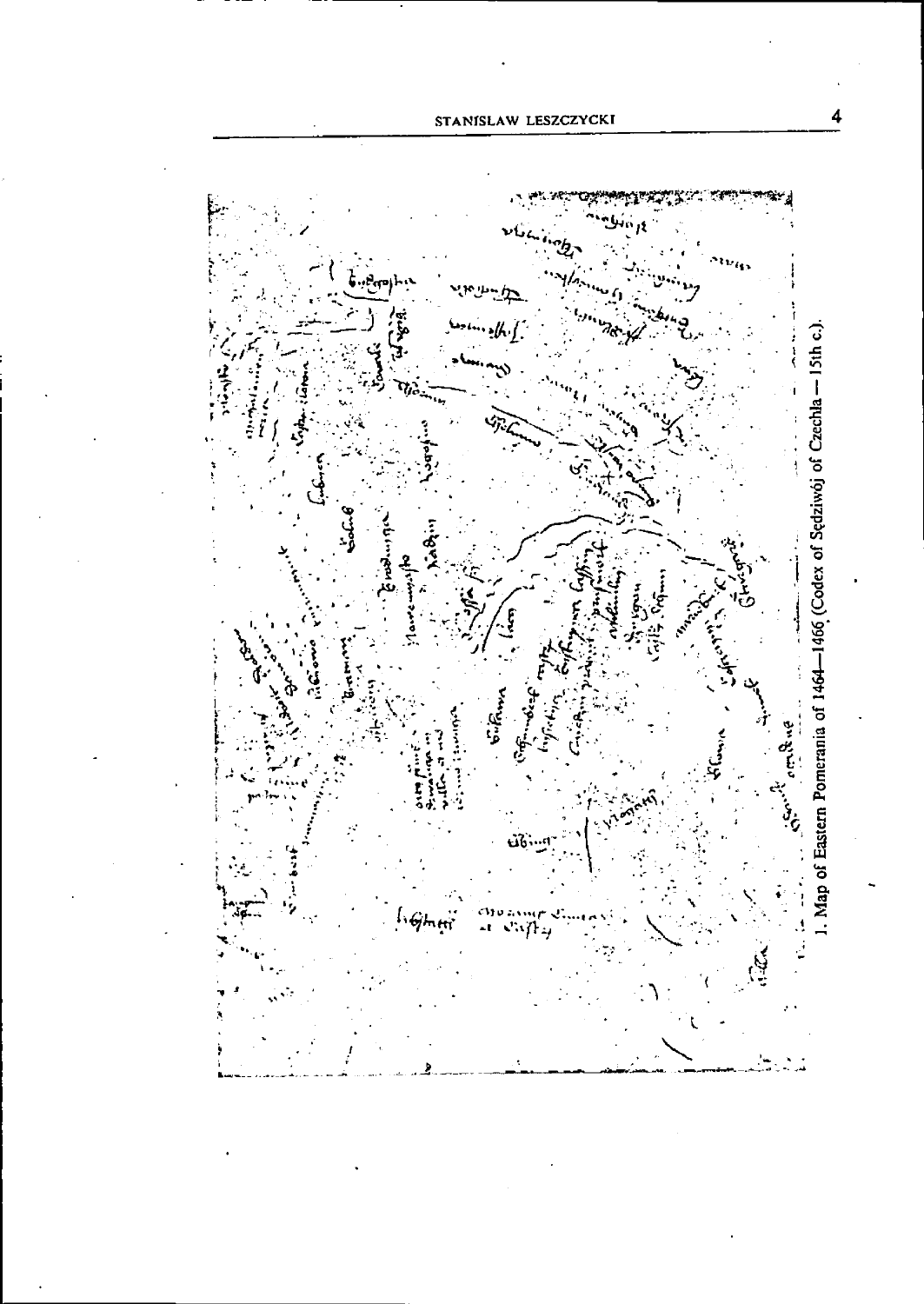with it Ptolemy's *Geography* too. Toward the end of the 14th century. Palla di Strozzi had brought a Greek copy of Ptolemy's Geography to Florence. The translation into Latin was done by Manuel Chryzoloras and Jacopo d'Angelo da Scarperia. The Latin manuscript was completed at Rome in <sup>1406</sup> and handed to Pope Gregory XII. Another copy, known as .the Codex Urbinas, was presented by Angelus to Pope Alexander V in 1415. More and more copies of the Geography, which was often referred to as Cosmography, were made at Florence and in Rome. The maps appended to these versions were often latinized so that about the mid-fifteenth century Ptolemy's *Geography* could be obtained with maps in Latin.

The work of Ptolemy attracted the attention of Cardinal Guillaume Fillastrea (1347-1428), an expert at the Vatican in the Polish-Teutonic dispute in 1421. He bought <sup>a</sup> Latin copy of the work without maps and sent it as a gift to the cathedral at Reims. As one of the oldest manuscripts in Latin it is known as the Codex Vaticanus Latinus 5698, and it was made to the model of the Codex Urbinas Graecus 82. Several years later, in 1427, Cardinal Fillastrea came into the possession of another Latin copy of Ptolemy's work which included <sup>27</sup> maps and the text by Jacobo d'Angelo. It is kept right to this day at the Municipal Library at Nancy. That copy already included new maps (tabula moderna); the fourth of them was a map of Europe entitled ,, Germania Magna" and the eight one depicted the European Sarmatia, roughly comprising the lands inhabited by Poles. Attention must also be paid to the map on which its Danish author Claudius Clavus Swart showed the northern territories. His map was probably prepared during his stay in Italy on the commission of Eric the Pomeranian, then king of Denmark, Sweden and Norway.

Copies of Ptolemy's Geography wandered all over Europe and reached Poland too. Jan Dfugosz, the canon of Cracow, a historian and author of a detailed geographic description of Polish territories, brought a copy of Ptolemy with him from Rome to Cracow about the middle of the 15th century. That copy is kept at the Jagiellonian Library at Cracow. It contains 27 old maps, including one of the world and another of Sarmatia. This latter lists 12 names of localities on the Polish area, but unfortunately only one could be identified (Calissia is today's Kalisz, a province centre with a history going back almost 2000 years).

The comparison of the Cracow manuscript with the copy at Reims shows that the former derives from the latter, as evidenced by the similarity of the maps, among them the map of Europe (No. IV).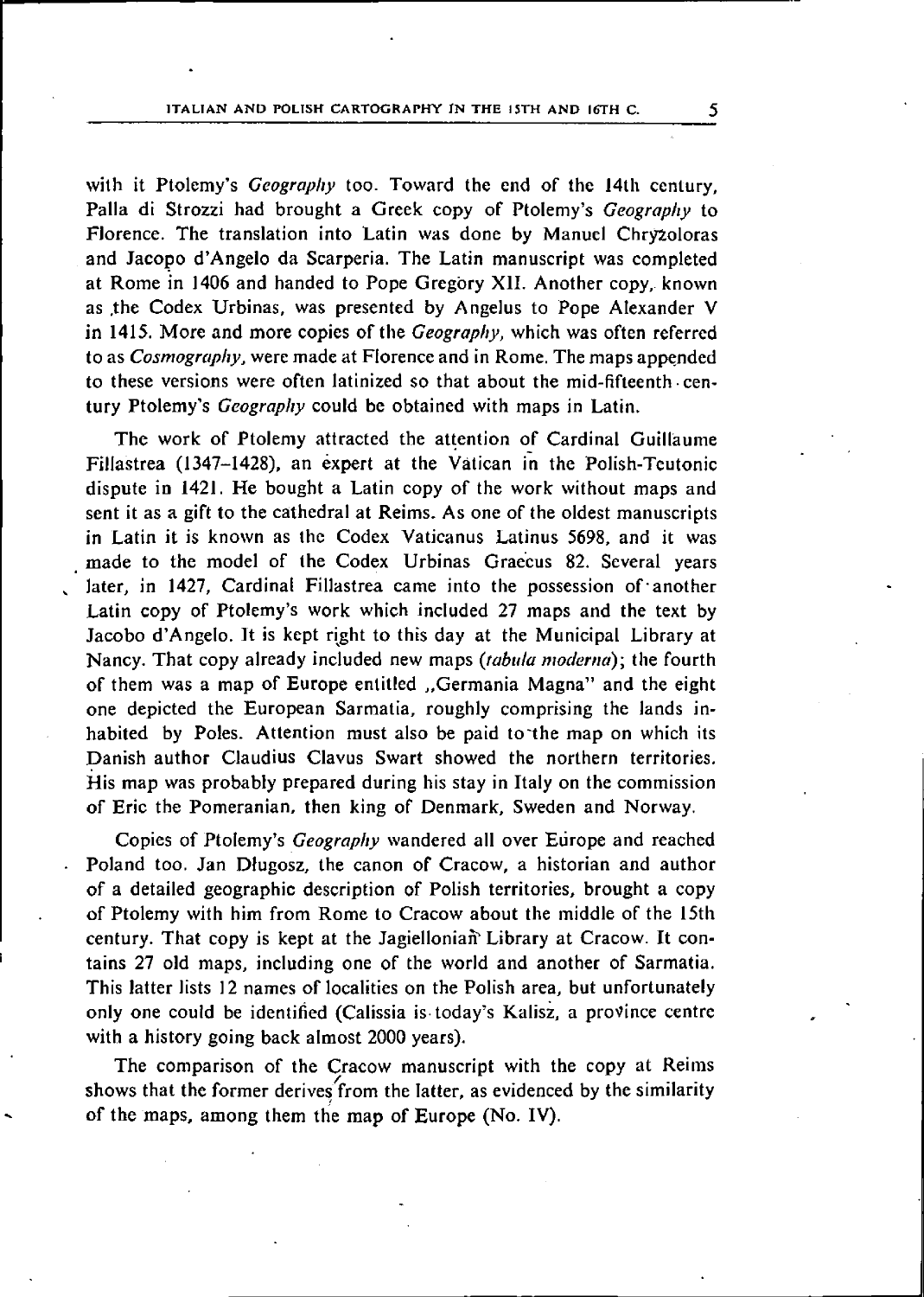STANISLAW LESZCZYCKI



2. A map of Central Europe after Cardinal Nicolaus Cusanus (15th c.). The names for the Polish territories come from Jan Diugosz.

 $\boldsymbol{6}$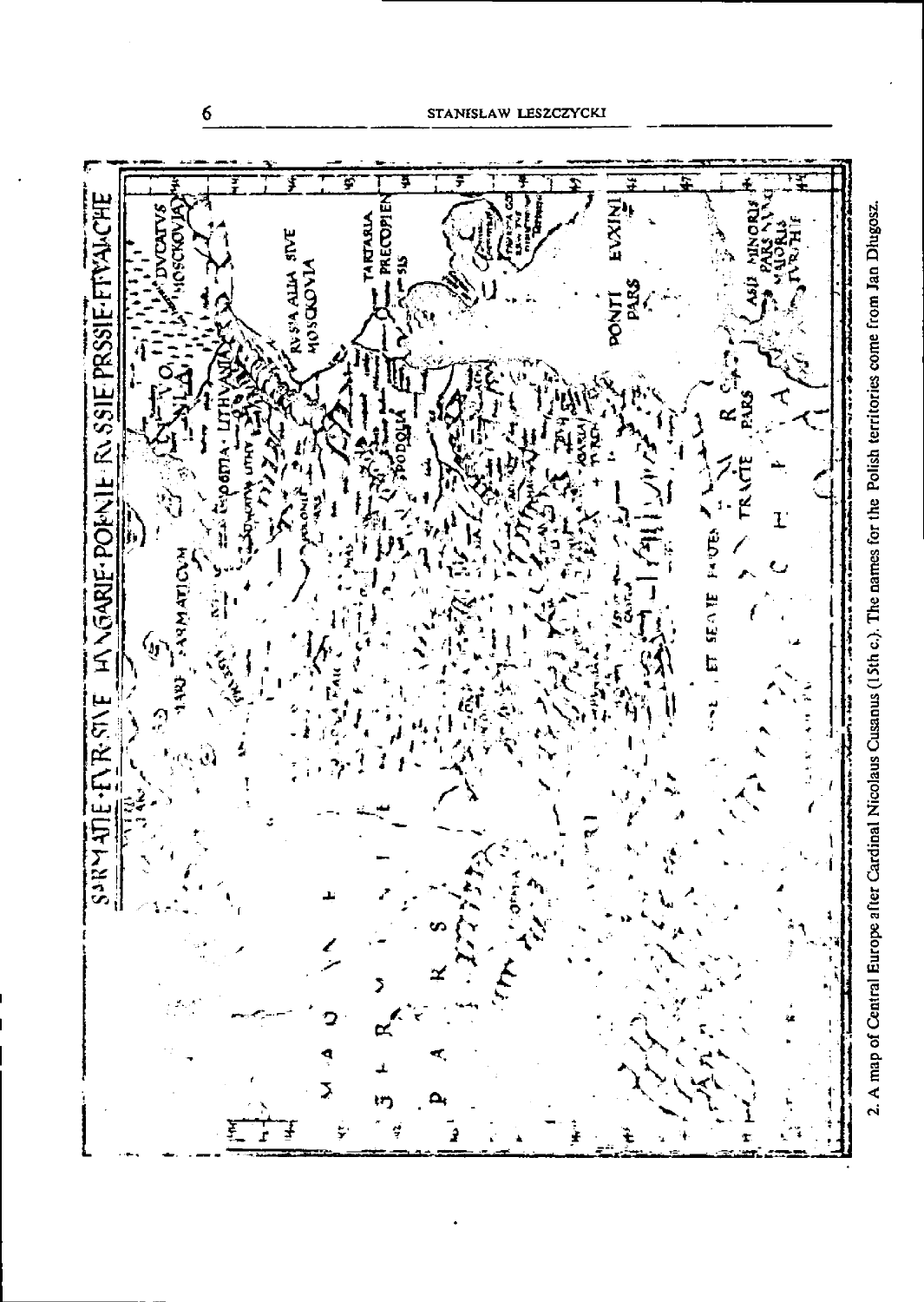



3. Map of the Polish lands by W. Grodecki and A. Pograbek, published in Venice in 1569

 $\overline{\boldsymbol{\eta}}$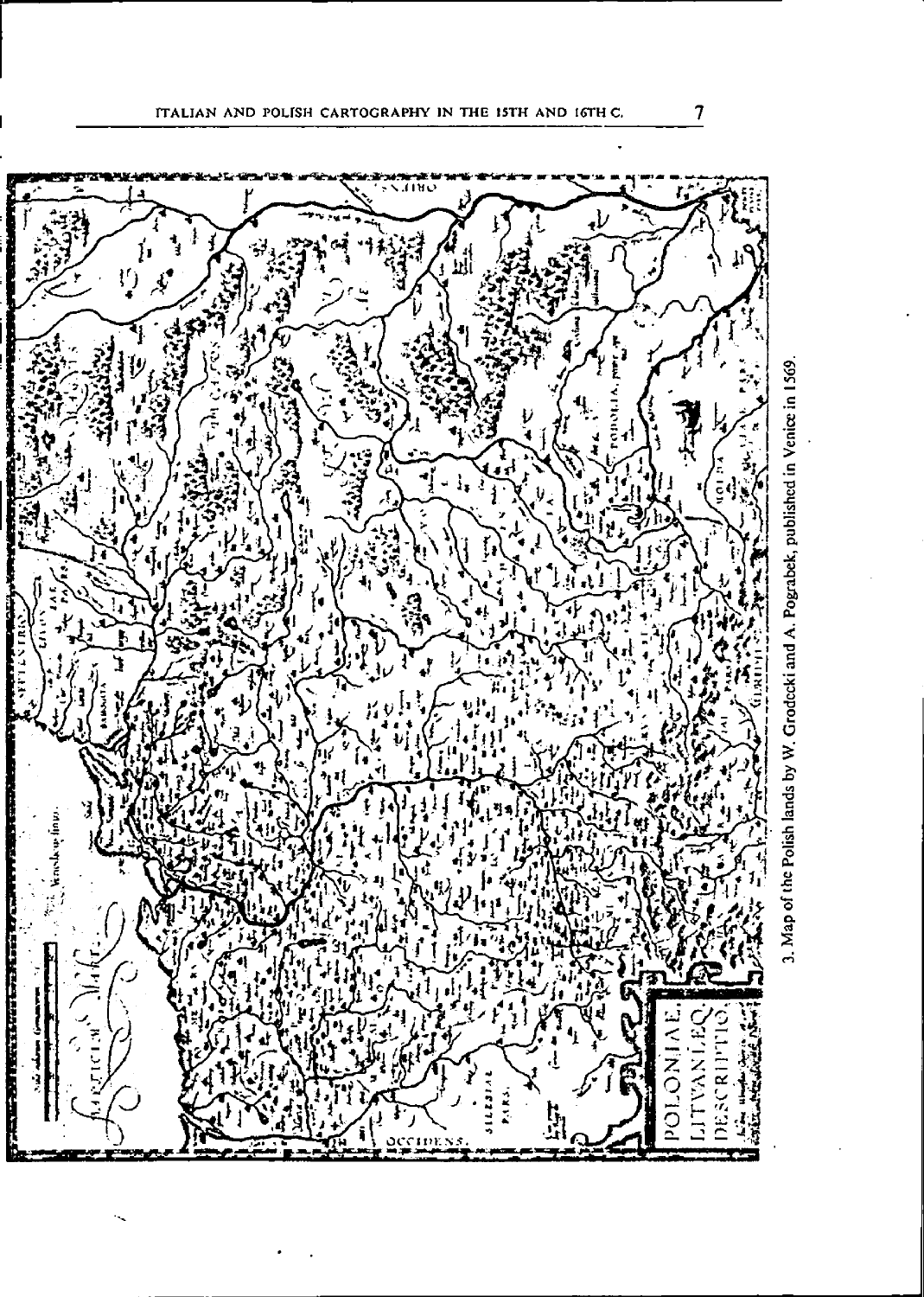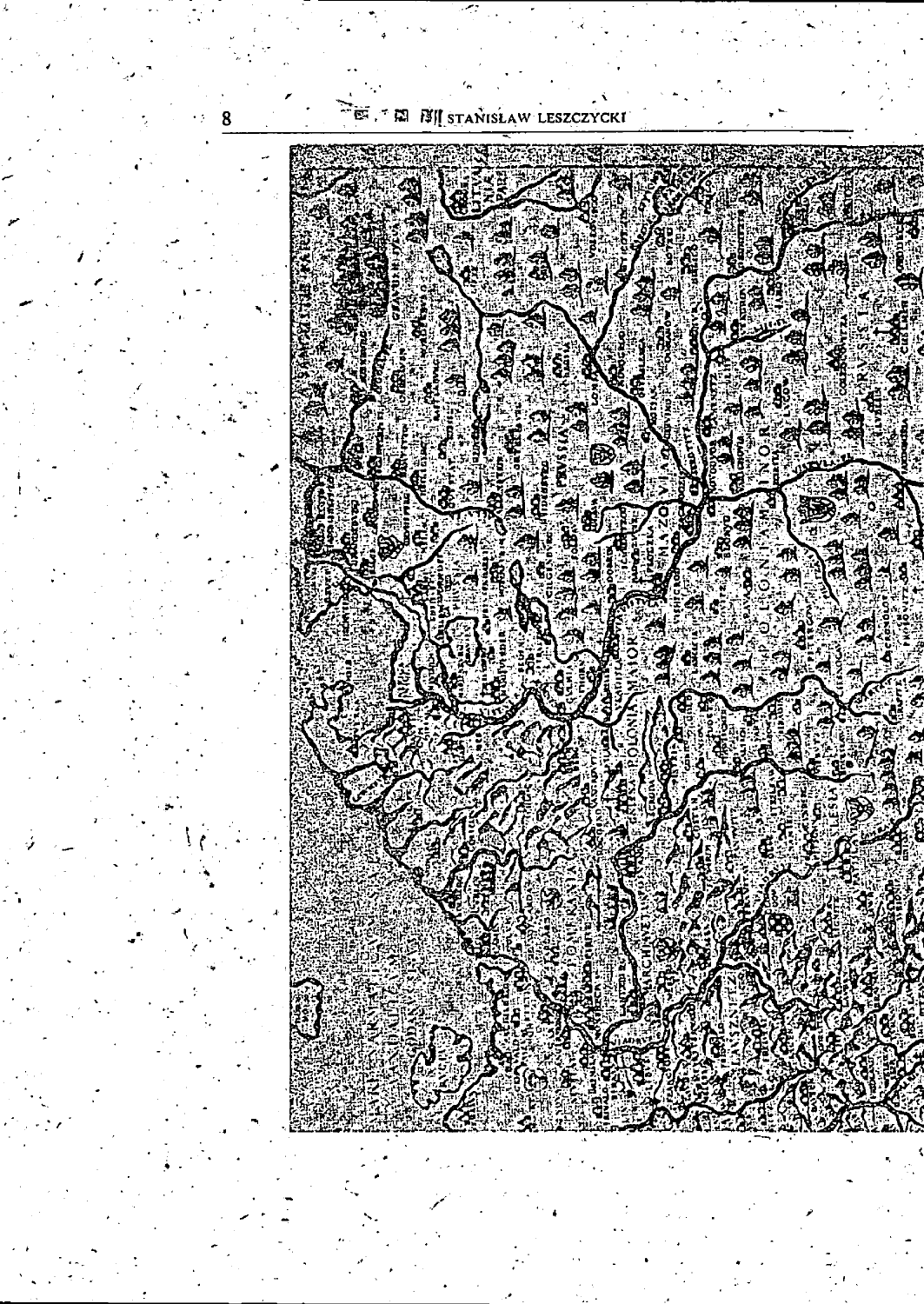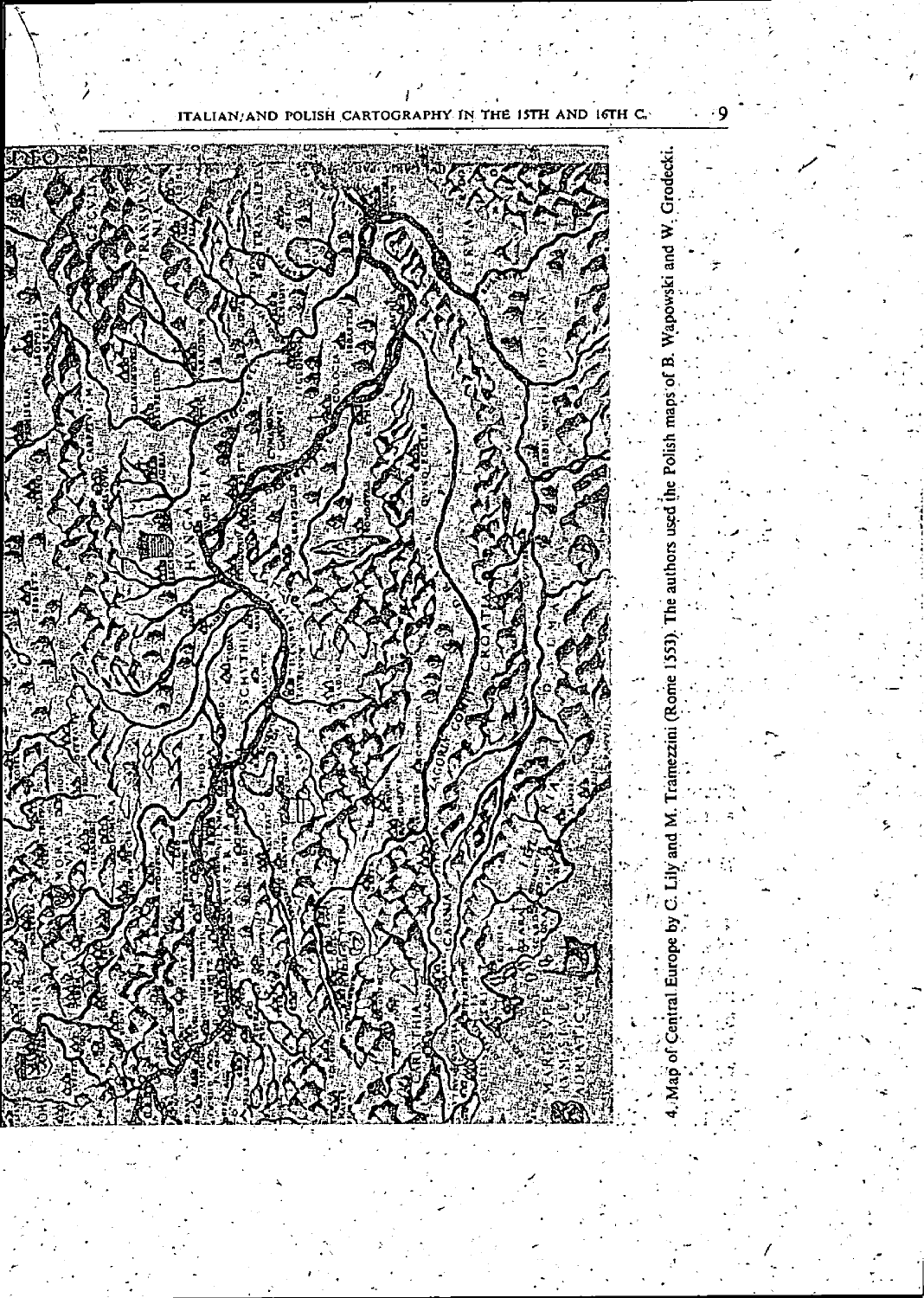Another finely wrought copy of Ptolemy's work was brought to Poland by Jan Zamoyski (1542-1605) in the 16th century. The dedication folio addressed to Pope Paul II bears the signature of Nicolaus Germanus. This copy of Ptolemy's atlas which was made in the 16th century, is now kept at the National Library in Warsaw and has been described by A. E. Nordenskjöld. The atlas contains among others two maps: "Magna Germania" and "Sarmatia Europea".

Thus, out of the 54 manuscripts of Ptolemy's Geography which Marcel Destombes lists in his work *Mappe Mondes* A. D. 1200-1500 (published in Paris in 1964), two have survived in Poland  $-$  at Cracow and in Warsaw.

Ptolemy's works were printed for the first time in Bologna in 1477, and since,then they were becoming more common in the form of printed atlases. There were several printings in the 15th century alone, and in the next century there were several score of them already. The Polish territories and the amber roads were analysed by Professor Bronislaw Bilinski, who published his findings in the paper entitled . La vie dell'Ambra, la Vistola <sup>e</sup> la Carte Geografiche di Tolomeo" published in Rome in 1962.

Ptolemy's works were used at Cracow University since the 15th century. Jan Dlugosz, Jan of Glogów, Laurentius Corvinus, Jan of Stopnica, Marcin Bylica, and- other scholars used Ptolemy's atlases in their lectures in cosmography.

The Florentine scholar Filippo Buonacorsi called Callimachus, who was the tutor of the sons of the Polish king Kazimierz the Jagiellonian at Cracow, also used Ptolemy's atlas. He gave a concise description of Polish and Hungarian territories over which king Wladyslaw led his raids against the Turks, and in doing so he used the map of Central Europe drawn by Nicolaus Germanus.

Altogether some <sup>100</sup> copies of Ptolemy's Geography are now extant in Poland, most of them including maps. Out of the 15th-century Italian editions, only three copies of the <sup>1490</sup> Rome edition still exist. They are kept at the university libraries in Cracow, Poznań and Wrocław. Of the later editions, there still exist two copies of Ptolemy's , Geography'' edited by Marco Beneventano and Joannis Cotta and published in Rome in 1508. What also have survived are the Venetian edition of <sup>1511</sup> prepared by Jacobus Pentius de Leucho, an Italian edition prepared by Sebastiano Miinsterus edited at Venice in 1548, three copies of the Venetian editions of <sup>1561</sup> and 1562 edited in Italian by Vicenzo Valgrisi, and four copies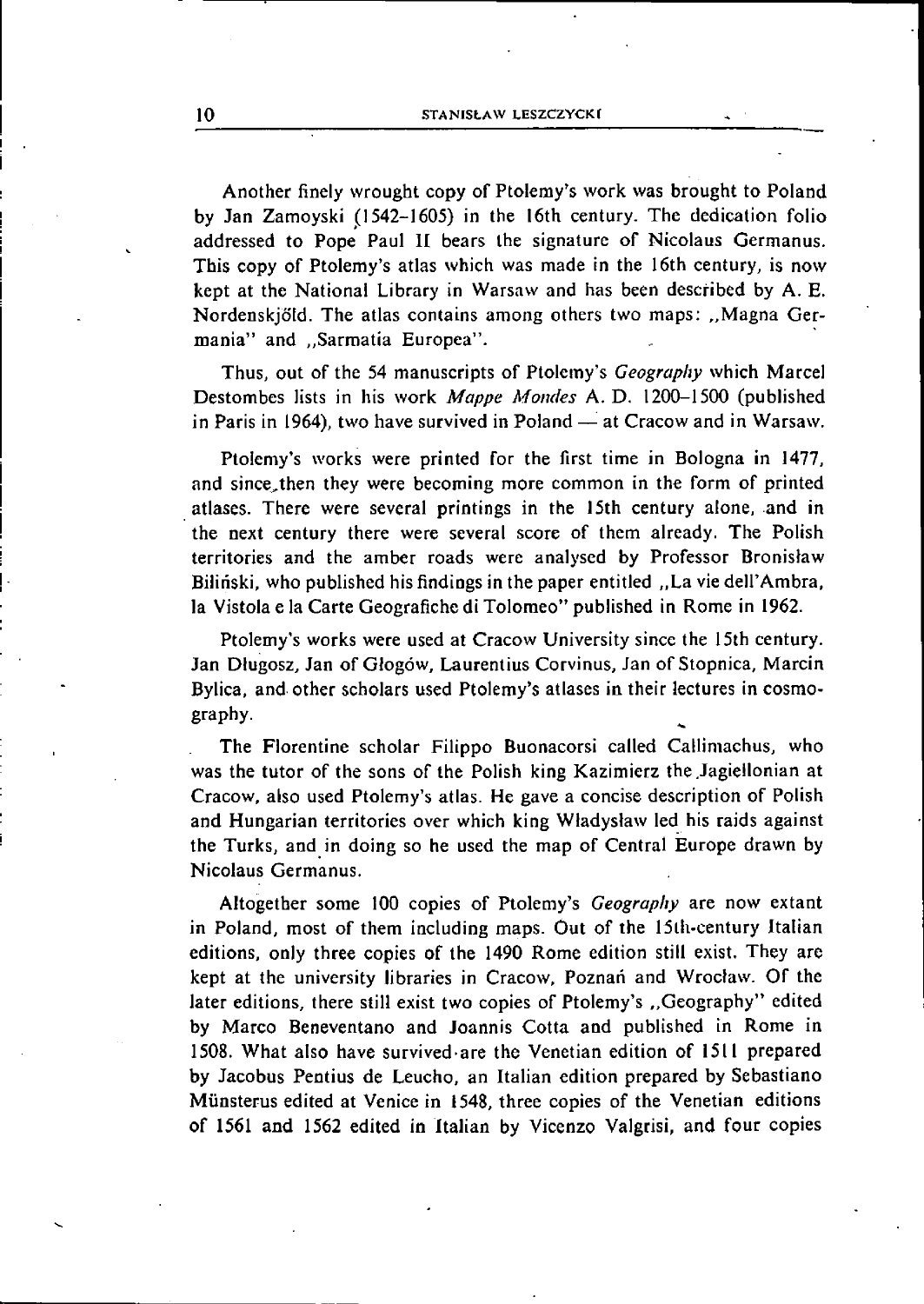of Italian editions of 1564 and 1574 as well as three copies of 1596 and <sup>1599</sup> edited by Giordano Ziletti, each containing some old and new maps.

The remaining copies of Ptolemy surviving in Poland were printed outside Italy, for instance at Ulm, Strassbourg, Antwerp, Basle, Lyon, Vienna and others.

Nicolaus Cusanus' map o< Central Europe. <sup>I</sup> call your attention to the Nicolaus Cusanus map of Central Europe, .. Germania et Sarraatia", which was the best and most famous map of Central Europe at that time. It was produced in the latter half of the 15th century, and though its original has perished, quite a few adaptations of it are still available.

The correspondence that has survived down to our times suggests that Jan Dlugosz took part in work on the eastern part of the map, which showed the territories of Poland. Dlugosz supplied Cusanus with about 100 names of localities, rivers, lakes and mountains on Poland's territories which were then used in preparing the map. The little village Brzeźnica, Długosz's birthplace, was included in the list of localities. We know of an unfinished map by Nicolaus Cusanus dating back to the end of the 15th century, which contains many names in the eastern part and very few in the western part of Europe.

Cusanus' map of Central Europe owes its popularity to the fact that it . was used by Hartmann Schedel in his "Liber Chronicarum" of 1493. The Chronicle had several editions with Cusanus' map included. The part of it that is of interest to us is enclosed. An edition prepared by Hieronymus Miinzer contains a similar map, which gives particular distinction to the mountains in the area.

Cusanus' map was also used by Erhard Etzlaub in his work of 1501, which presented the network of the main roads from Central Europe to Rome.

Some of the 15th-century adaptations of Cusanus' map of Central Europe were done by Henricus Martellus (1487), Nicolaus Germanus (1491), Francesco Roselli (16th c.), Giovanni Andrea Vavassore (1464-1491) and Sebastianus Munster (1589-1552).

In this way, the fourth and the eight maps of Europe from Ptolemy's old version were getting more and more improved forms, and new map were introduced beside them, thus for instance , Tabula moderna Polonia, Ungariae, Boemiae, Germaniae, Russiae, Lithuaniae...", or "Polonia et Hungaria nuova tavola...'', or ,,Tavola nuova di Prussia et Livonia'' as well as others.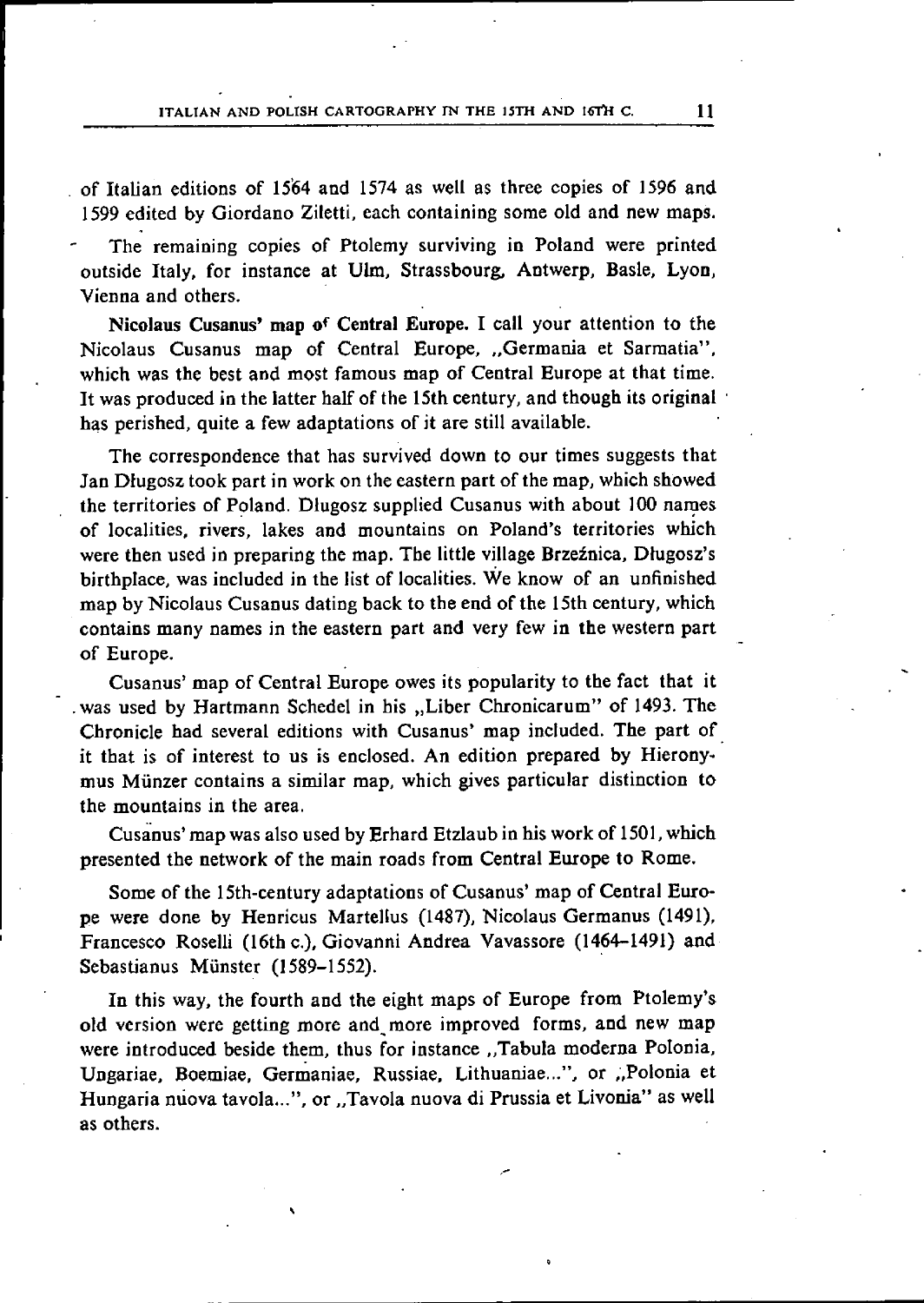

5. "Tabula Pomeraniae secundum omnes..." after Sebastian Munster's Cosmography. It has been published in Italian several times.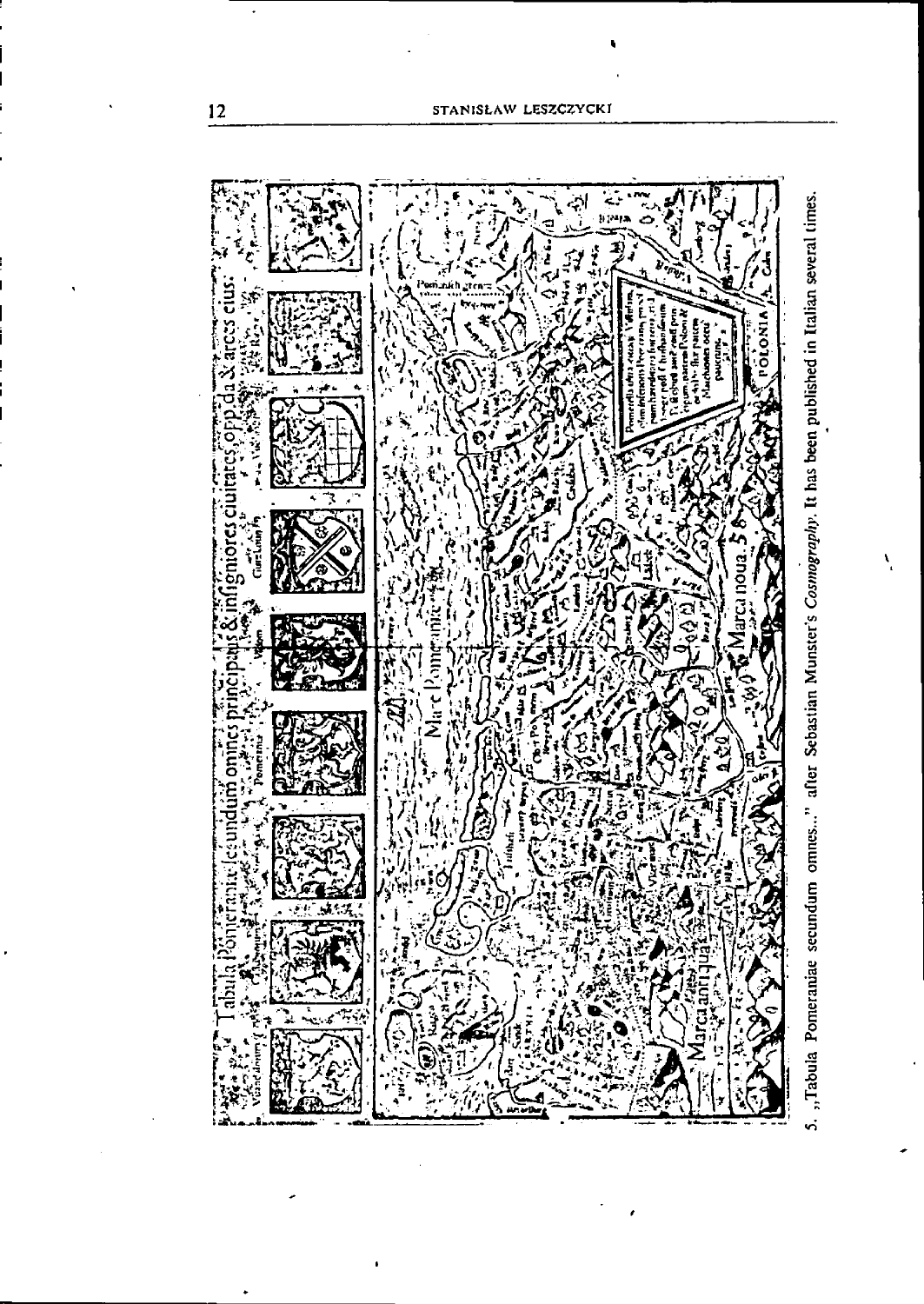Marco Beneventano's map of Central Europe. The map entitled , Tabula modefna Poloniae, Ungariae, Boemiae, Germaniae, Russiae, Lituaniae" by Marco Beneventano derives from Nicolaus Cusanus' map of Central Europe. It was published in Rome in <sup>1507</sup> and 1508. Bernard Wapowski, <sup>a</sup> canon of Cracow and a cartographer of some fame in 16th-century Europe, participated in its preparation. This is evidenced by the great number of Polish names on the map in their Polish forms, such as the rivers Odra, Vistula, • Narew, Bug, San and others. The names of localities include well-known cities such as Cracow or Poznari but also the villages Radochoniza, Wapowski's birthplace, and Wapowicze, <sup>a</sup> family property of the Wapowskis.

A. Salamanca published an adapted form of that map in Rome in 1548.

Bernard Wapowski's maps. The year 1526, when Bernard Wapowski published three maps of Polish territories, was <sup>a</sup> turning-point in the development of Polish cartography. In 1529, Florian Ungler's printing-office in Cracow was destroyed by a fire and with it also perished the woodcuts and nearly all printed copies kept there. The maps did not survive, but we do have letters between European cartographers concerning Wapowski's maps. Ortelius mentions the titles of the maps in list of sources he had used in preparing his own atlases.

Till 1932, Wapowski's maps had been entirely unknown. Perhaps, if we consider Wapowski's correspondence with European cartographers, the maps might have survived in some libraries in Europe. Only in 1932 did Dr. K. Piekarski discover eight fragments of those maps in the account book covers of the salt-mine at Bochnia. Professor K. Buczek identified them as fragments of Wapowski's maps. It was fortunate that facsimile pictures of then had been taken because the originals fell victim to fire during the Warsaw uprising in 1944.

Specially important among these maps are three fragments representing the region of Wielkopolska, the vicinities of Poznań, the western coast of the Black Sea and the mouth of the Danube, and <sup>a</sup> fragment of the Kuron Bay.

Waclaw Grodecki's map of- Poland. Later 16th century cartographers relied on Wapowski's maps in their representations of Polish territories. The same is true of editors of well-known atlases in Europe: Gerhard Mercator, Abraham Ortelius, Gerard de Jode, Joannes Blaeuv and others. Wapowski's maps were moreover used by G. Lily, and in M. Tramezzini map of Central Europe entitled "Nova Germaniae Descriptio", published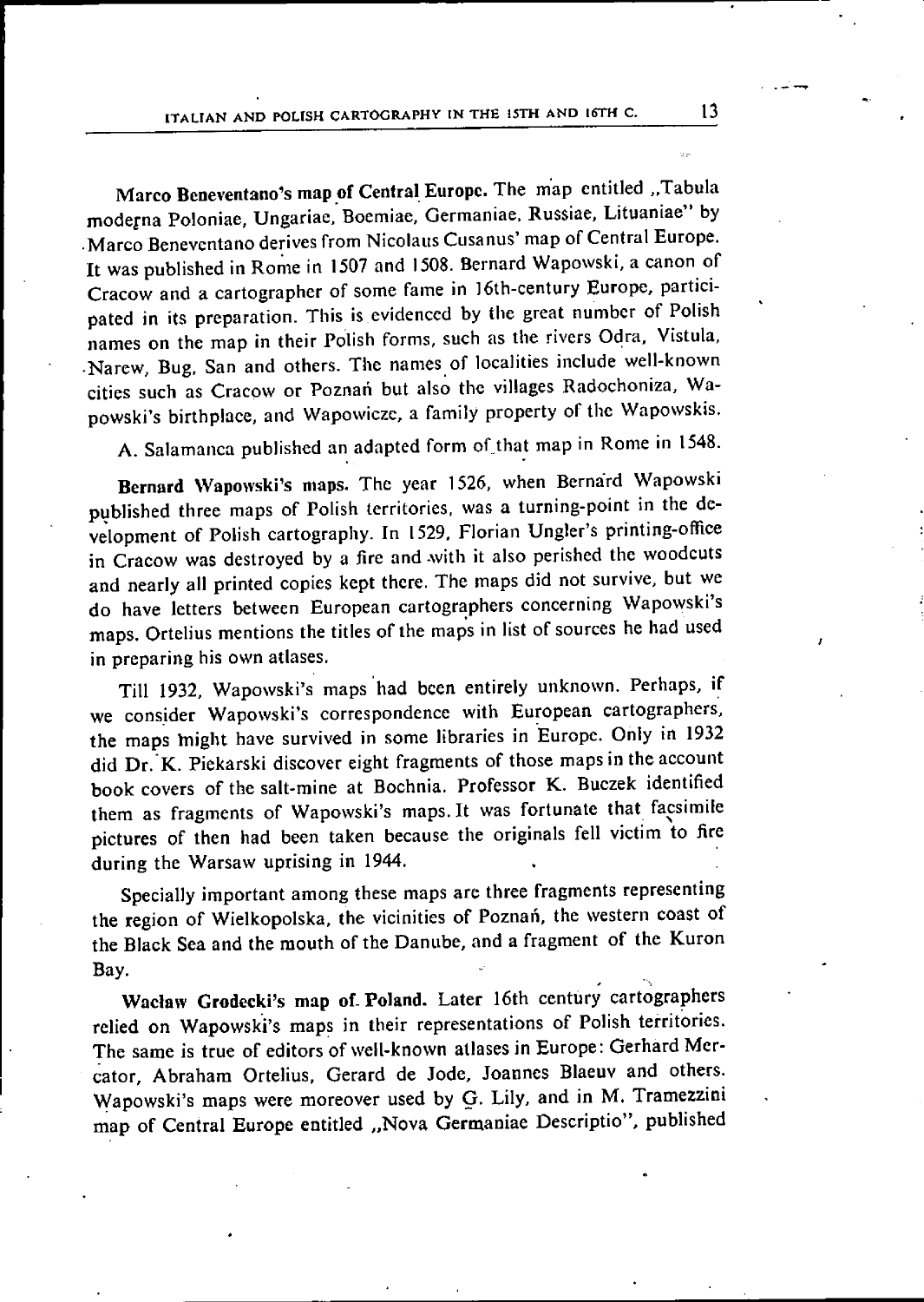in Rome in 1553. It bears some resemblance to the map of Europe made by Heinrich Zeli in 1535.

First should be mentioned the map of Poland prepared in <sup>1558</sup> by Waclaw Grodecki (Grodecius) and published three years later by Oporin at Basel. The map was made at the invitation of Marcin Kromer, <sup>a</sup> renowned Polish historian and chronicler. Grodecki's map was included by Ortelius into the atlases Theatro Orbis Terrarum published from 1570 onwards. With time it appeared in adaptations, the best known of which included in Ortelius atlases from <sup>1595</sup> onwards, is the one prepared jointly by Waclaw Grodecki and Andrzej Pograbek. Pograbek's original map was published at Venice in 1569.

Gerard de Jode published an adaptation of Grodecki's map several times in his atlases supplying it with portraits of the Polish kings, e.g. Stefan Batory (1576) or Sigismundus III Waza (1593).

S. Münster's Cosmographia. Sebastian Münster's cartographic representations of Polish territories constitute a separate group of maps. He published them in his *Cosmography* or they appeared independently, as they did in Italy, for instance at Venice in 1571. Well known is the map entitled "Poloniae et Ungariae nova descriptio" published in the Cosmography. It covers the entire basin of the Vistula reaching as far east as the Dniepr ri ver.

Münster's Cosmography includes several maps showing Polish territories. One of them is entitled "De Regno et tota regione Poloniae" and covers lands from the river Odra in the west to the river Dniepr (Tanais) in the east. Another map, "Regni Poloniae contracta descriptio", covers <sup>a</sup> smaller territory, the basins of the Vistula and Niemen rivers. A more detailed map is the one showing Pomerania and entitled "Tabula Pomeraniae..."; it comprises the southern coast of the Baltic from the Rügen island to the Hel peninsula in the east. It reaches south to Kostrzyń and Chelmno. In addition, there are two small maps: one of the northern part of central Europe between the Wisla and the Laba (oriented to the south) and the other of the Gdansk Bay from the Hel Peninsula to the Kuron Bay (oriented toward the east). These maps, together with Münster's Cosmography which ran into several score editions including Italian versions, were very well known in the 16th and 17th centuries and were often used in other pubications.

Giacomo Gastaldi's maps. Special attention should be paid to the maps produced by the Italian cartographer Giacomo Gastaldi. One of them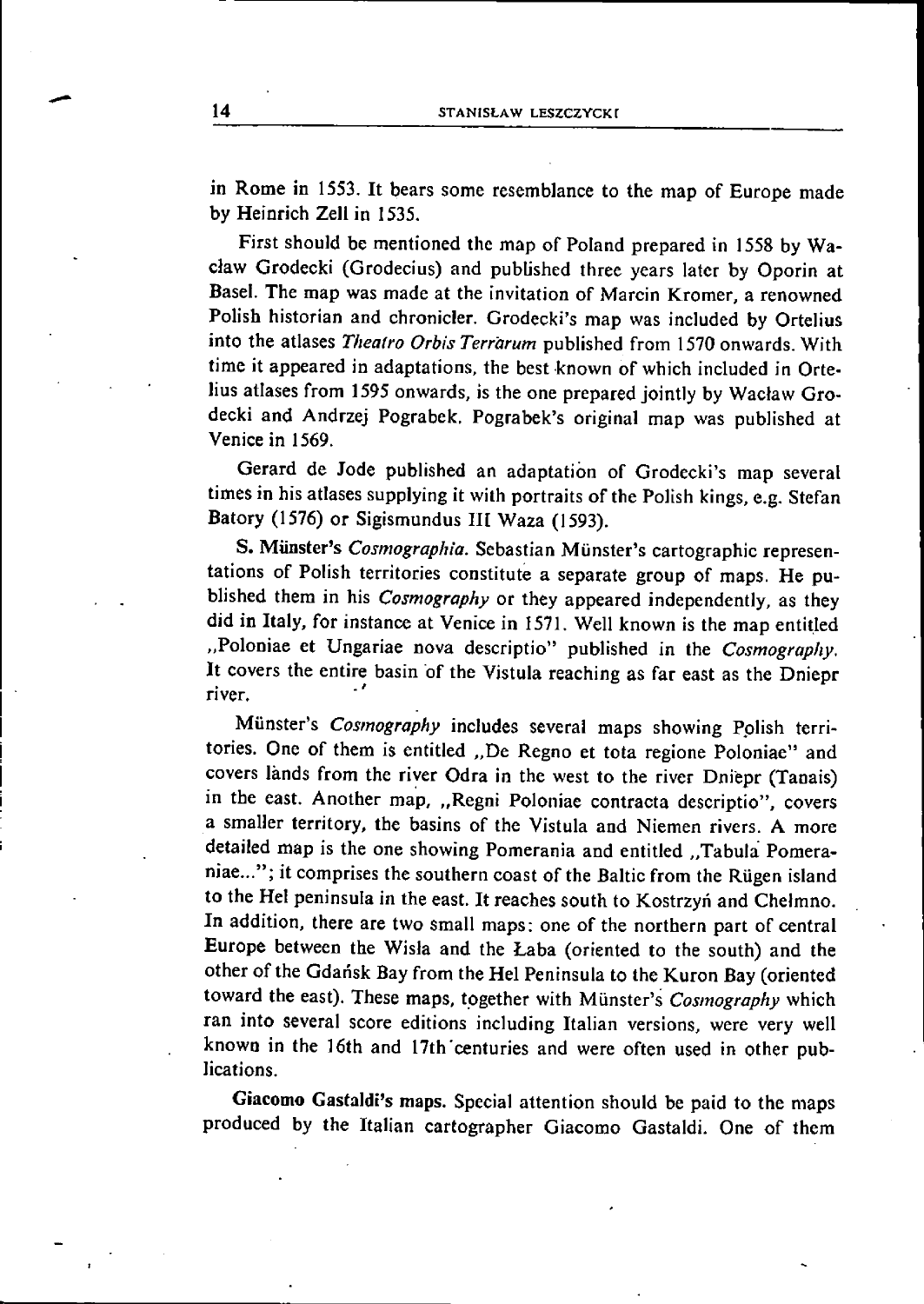,Il disegno de geographia moderna del Regno di Polonia" is a map of Poland published in 1562. It is the most magnificent map of the Jagiellonian dynasty in the 16th century. lt is partly based on Mercator's map of Europe (1554) and makes use of Wapowski's map of 1526. Its second edition appeared in 1568. In 1546, Gastaldi published also a map of Hungary which comprised the territories of Central and Eastern Europe. Other maps of his showed Europe, Central Europe and Germany. Those maps appeared several times between 1546 and 1585, mostly in the atlases published by Lafreri. 'The map of Germany, which had several editions between <sup>1559</sup> and 1576, comprises the basin of the Odra river and a considerable part of that of the Vistula. Moreover, in 1548 Gastaldi published Ptolemy's Geography adding 33 new maps to the 27 old ones, thus compiling an atlas of <sup>60</sup> maps altogether. Gastaldi's edition of Ptolemy's work had several editions in 1561-1599 as well as in the 17th century.

Regional maps of Polish territories. To conclude this report <sup>I</sup> wish to mention some maps of various regions of Poland. Most of such maps concern the regions ot Silesia and Livonia, areas in which Polish interests were clashing with German interests at that time. Other maps represent the Oswie cim-Zator Duchy, Pomerania, the Poznań Duchy, and the Polock region.

The first of these, entitled "Ducatus Oswienczimien(sis) et Zatoriensis Descriptio" was prepared by Stanisław Porębski and published at Venice in 1563. It is a detailed map made to the scale 1:100 000, representing the upper part of the Vistula basin up to the river Skawinka in the east; it men tions the tributaries to the Vistula, the major forests, moutainous areas and several score names of localities. As that map had several separate editions, and was included in several European atlases, it got extremely popular. Ortelius was the first to use it in his atlas of 1578, next came Gerard de Jode in the first edition of his Speculum orbis terrarum, then Matthias Quad in 1592, and others in the 16th and 17th centuries.

Helvig Martin's map of Silesia to the scale of 1:550 000, of 1561, turned out to have been a considerable cartographic accomplishment. It was highly appreciated and therefore had several editions in 1564, <sup>1642</sup> and in following years. It was also used by Ortelius who included it in his atlases since 1570 onwards. This illustration shows a fragment of the map representing the vicinity of Opole. Apart from Helvig's most renowned map, an equally popular map of ,, Polonia et Silesia" was prepared in 1595 by Mercator and later included in many editions of atlases that appeared after his death.

There are several maps of Livonia. One of those is Olaus Magnus' map of Northern Europe published at Venice in 1539. It is a 9-sheet woodcut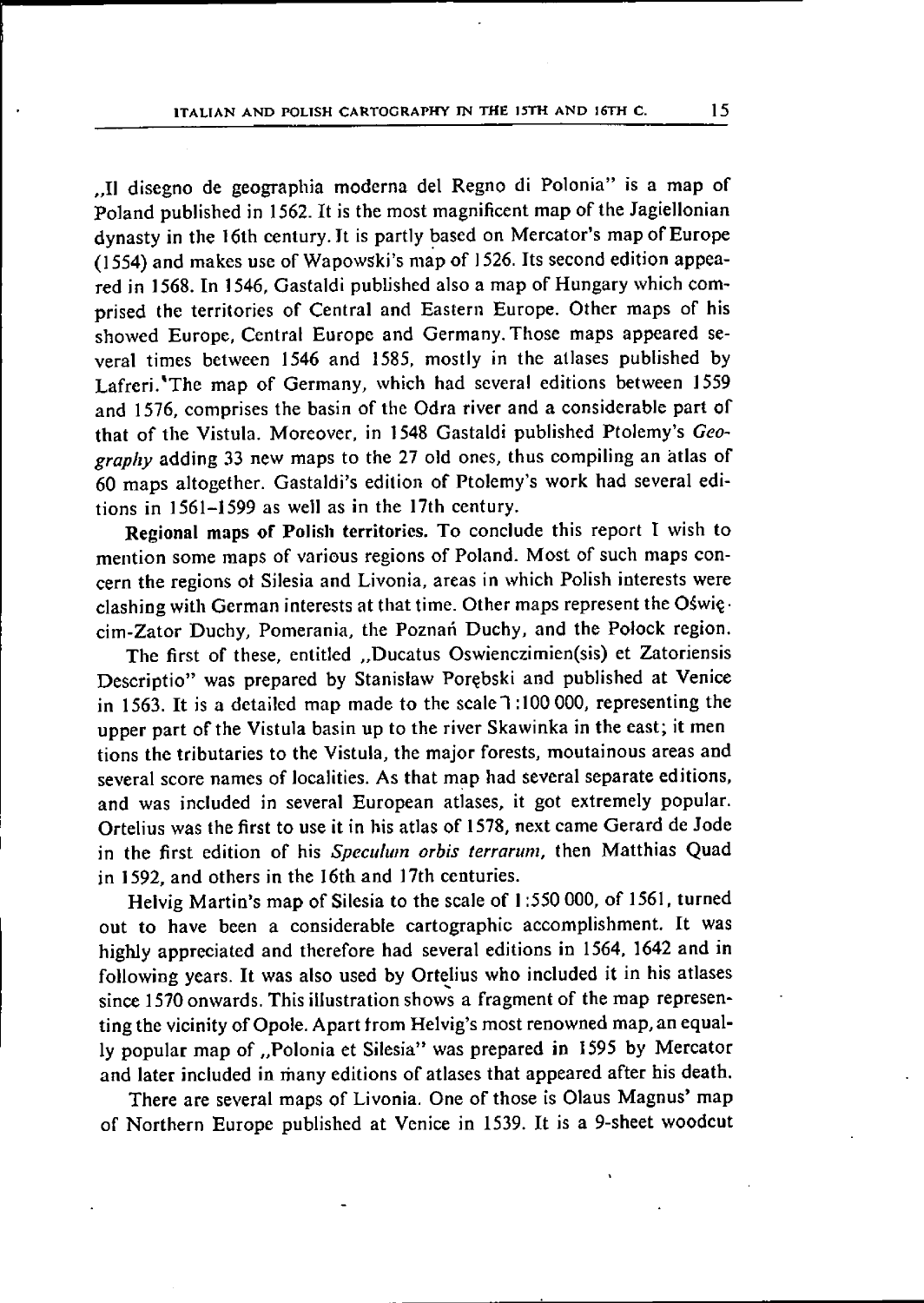with thick tracings, with a commentary in Italian. The later editions were in Latin or German, and they, appeared till 1567. Analyses of the names included in the map suggest that B. Wapowski or even Copernicus may have participated in the preparation of that map.

Another map of the Livonia region was the map of Prussia by Heinrich Zeli composed of four woodcut sheets and published in 1542. It was revised many times and published by Ortelius (since 1570), Gerard de Jode (since 1578), Caspar Schütz (in 1592) and Mattias Quad (in 1594). It seems that the map was prepared with some reliance on the works of Rheticus.

Caspar Henneberger's map of Prussia of 1576 is well known. It is a 9- -sheet woodcut to the scale of 1:400 000. The map was reissued in 1595 and had several more editions in the 17th century. A numbec of adaptations of that map were included in the atlases of Ortelius, Gerard de Jode and others.

Mention should be made of Stanislaw Pacholowiecki's map entitled "Descriptio Ducatus Poloniensis" published in Rome in 1580. The map was intended to serve during the Polish king Stefan Batory's expeditions to the e^ast. It contains 7 plans of the castles at Polock, Turowla, Sitno, Kozian, Krasny, Susza and Sokoliszcze, all of which were taken during the raid to Polock. Pacholowiecki's map resembles in its form the maps by B. Wapowski.

Conclusion. This cursory survey of the 15th and 16th-century maps of Polish territories, which furnishes some examples only, indicates that the links between Polish and Italian cartography were quite vivid then. Apart from Spain—Italy was the main cartographic centre of Europe at that time. Flemish cartography, which was to take <sup>a</sup> leading position in Europe toward the end of the 16th and in the early 17th centuries, developed later. The ' cartography of Polish territories was developing steadily, as Poland used to be <sup>a</sup> powerful country then, thus attracting wide interest. Poland's original cartography, too, began to develop in the 16th century, with Bernard Wapowski, Wacław Grodecki, Andrzej Pograbek, Stanisław Porębski, Maciej Strubicz and Stanislaw Sarnecki as the most famous names.

I have gathered materials to this report from several sources, yet most of them derive from the Catalogue of Farly Maps of the Polish Commonwealth in the Collection of Emeryk Hutten Czapski and in Others, which was published by the Institute of Geography and Space Economy of the Polish Academy of Sciences, Warsaw 1978.

\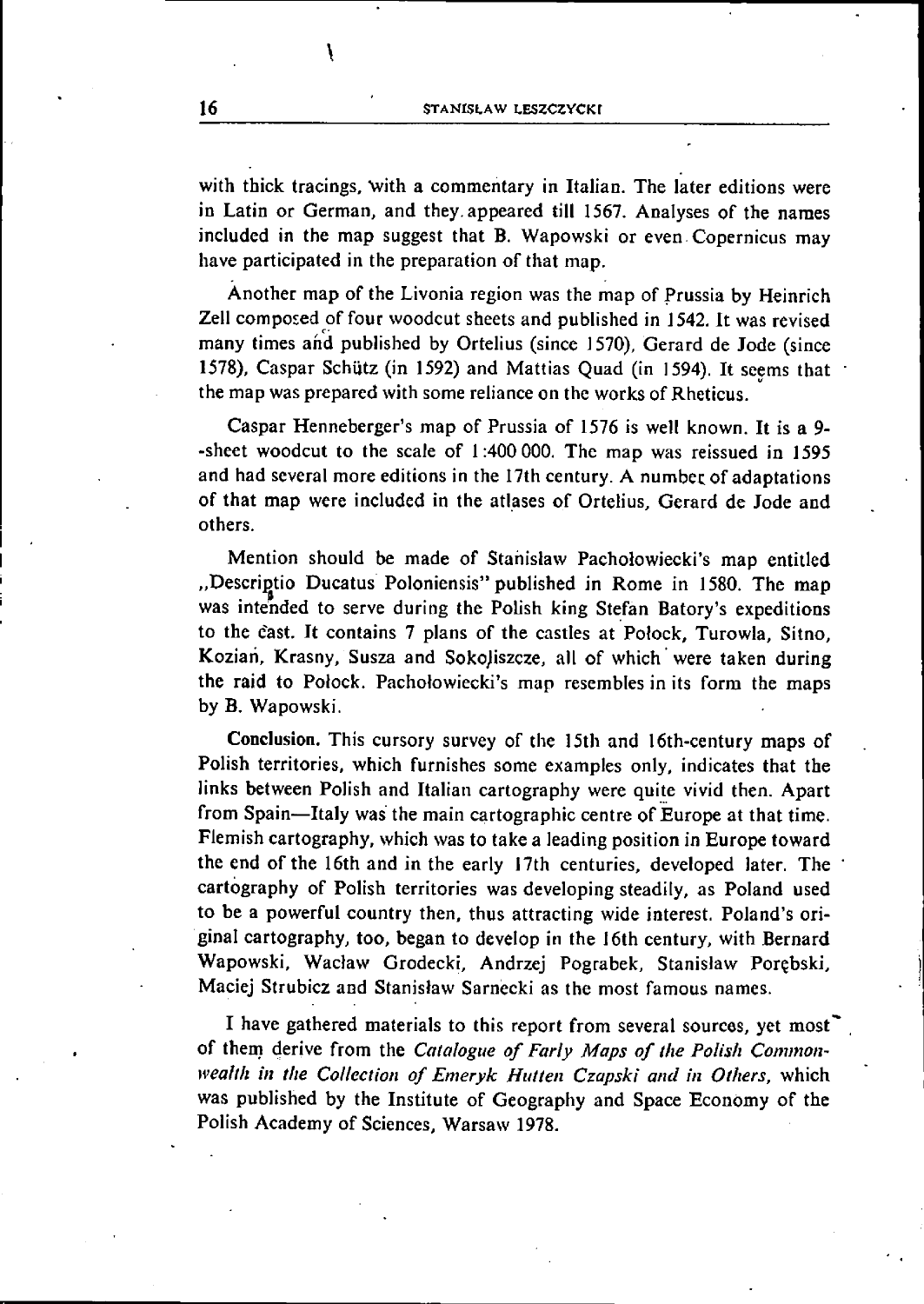Polish-Italian links in cartography were continued throughout the 17th and 18th centuries. Recently, they have been revitalized by the satellite- -monitoring, station Telespatio at Fucino, providing Poland with photos taken by the land-satellites. This authorizes us to state that Polish--Italian cooperation in cartography has had <sup>a</sup> centuries-long tradition and now has good outlooks for the future.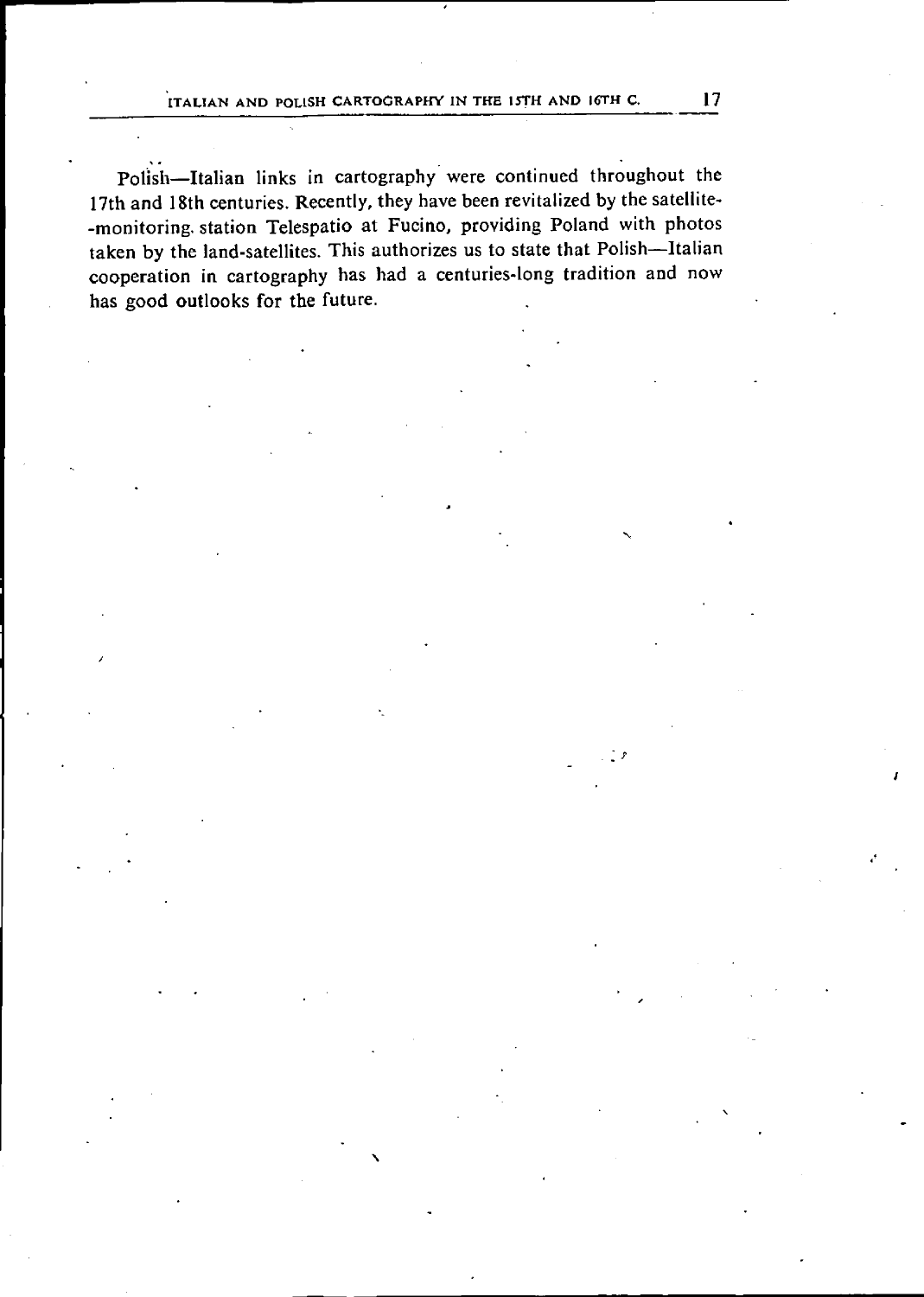### CONFERENZE PUBBLICATE A CURA DELL'ACCADEMIA POLACCA DELLE SCIENZE BIBLIOTECA E CENTRO DI STUDI A ROMA

### Direttore: Bronisław Biliński

### 2. Vicolo Doria (Palazzo Doria) 00187 Roma Tel. 679-21-70

- FASC. 1 JAN DABROWSKI, II problema delle origini dello Stato polacco.
- FASC. 2 MIECZYSLAW BRAHMER, La biblioteca dei Pinocci. Un episodio rella storia degli Italiani in Polonia, Roma 1959.
- FASC. 3 BRONISLAW BILIŃSKI, Accio ed i Gracchi. Contributo alla storia della plebe <sup>e</sup> della tragedia romana, Roma 1958.
- FASC. 4 ALEKSANDER GIEYSZTOR, La porte de bronze à Gniezno document de l'histoire de Pologne on XII<sup>e</sup> siècle, Roma 1959.
- FASC. 5 STEFAN STRELCYN, Mission scientifique en Éthiopie. Roma 1959.
- FASC. 6 TADEUSZ LEWICKI, Les Ibadites en Tunisi au Moyen Âge, Roma 1959.
- FASC. 7 TADEUSZ KOTARBIŃSKI, La logique en Pologne. Son originalité et les influences étrangères, Roma 1959.
- FASC. 8 BRONISLAW BILIŃSKI, L'antico oplite-corridore di Maratona. Leggenda o reàlta?, Roma 1959.
- FASC. 9 JADWIGA KARWAŃSKA, Les trois rédactions de «Vita I» de S. Adalbert, Roma 1960.
- FASC. 10 WITOLD KULA, Les débuts du capitalisme en Pologne dans la prespective de l'histoire comparée, Roma 1960.
- FASC. 11 G. MAVER, B. MERIGGI, M. ŻMIGRODZKA, B. BILIŃSKI, Juliusz Słowacki. Nel 150; anniversario della nascita, Roma 1961.
- FASC. 12 BRONISLAW BILIŃSKI, L'agonistica sportiva nella Grecia antica. Aspetti social e ispirazioni letterarie, Roma 1961.
- FASC. .13 WŁODZIMIERZ ANTONIEWICZ, Recenti scoperte d'arte preromanica e romanica a Wislica in Polonia, Roma 1961.
- FASC. 14 STEFAN KIENIEWICZ, KALIKST MORAWSKI, La Polonia e il Risorgimento italiano, Roma 1961.
- FASC. 15 STANISŁAW LORENTZ, Relazioni artistiche fra l'Italia e la Polonia, Roma 1962.
- FASC. 16 BRONISLAW BILIŃSKI, Contrastanti ideali di cultura sulla scena di Pacuvio, Warszawa 1962.
- FASC. 17 JAN MALARCZYK, La fortuna di Niccoló Machiavelli in Polonia, Warszawa 1963.
- FASC. 18 MARIAN SEREJSKI, Joachim Lelewel et la science historique de son temps. Warszawa 1963.
- FASC. 19 STEFAN ROZMARYN, Le parlament et les conseils locaux en Pologne, Warszawa 1963.
- Fasc. 20 Bronistaw Bitlinski, Maria Konopnicka e le sue liriche «Italia», Warszawa 1963.
- FASC. 21 WITOLD NOWACKI, Nouveaux courants dans les recherches portant sur la thermoélasticité, Warszawa 1963.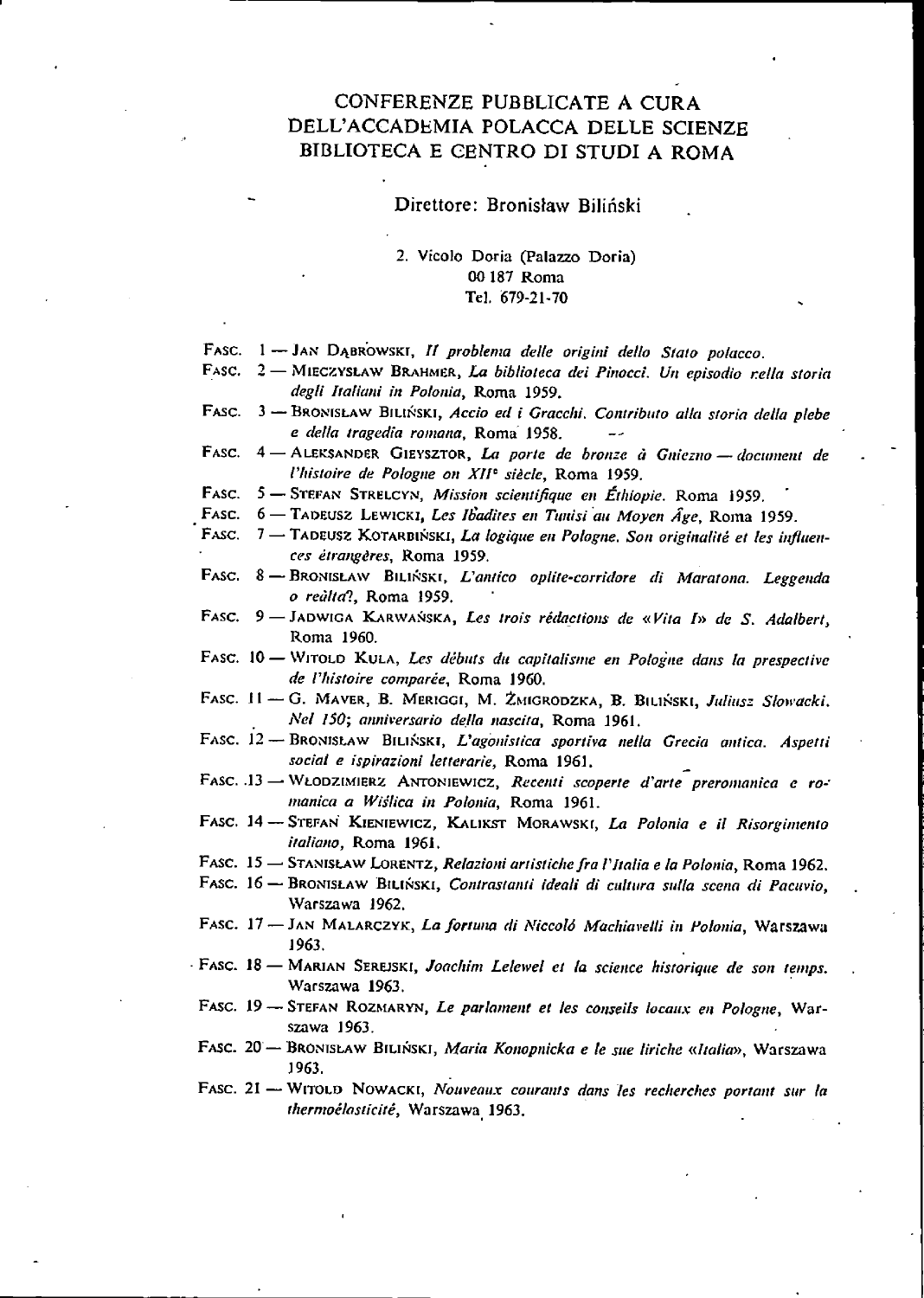$F$ ASC. 22  $\rightarrow$  BOGUSLAW LEŚNODORSKI, Les jocobins polonais et leurs confrères en Europe, Warszawa 1964.

\_

- FASC. 23 OSKAR LANGE, Problèmes d'économie socialiste et de planification. Warszawa 1964.
- FASC. 24 ALEKSANDER GIEYSZTOR, Società e cultura nell'alto Medioevo polacco, Warszawa 1965.
- FASC. 25 BRONISLAW BILIŃSKI, Roma antica e moderna nelle opere di G. I. Kraszewski, Warszawa 1965.
- FASC. 26 STEFAN ŻÓLKIEWSKI, Culture et littérature polonaises contemporaines, Warszawa 1965.
- FASC. 27 ANDRZEJ NOWICKI, Il pluralismo metodologico e i modeli Lulliani di Giordano Bruno, Warszawa 1965.
- FASC. 28 STANISLAW EHRLICH, Le positivisme juridique. La sociologie du droit et les sciences politiqes, Warszawa 1965.
- Fasc. 29 Jan Białostocki, Julian Klaczko (1825–1906), uno storico dell'arte italiana, Warszawa 1966.
- FASC. 30 IGNACY MALECKI, L'efficacité des recherches scientifiques. Propriétés acoustiqucs des milieux hètèrogènes, Warszawa 1967.
- FASC. 31 EDMUND GOLDZAMT, William Morris et la genése sociale de l'architecture moderne, Warszawa 1967.
- FASC. 32 BRONISLAW BILINSKI, Tradizioni italiane all'Università Jagellonica di Cracovia, Warszawa 1967.
- FASC. 33 BOGDAN SUCHODOLSNI, Problemi della filosofia rinascimentale dell'uomo, Warszawa 1967.
- FASC. 34 WŁADYSŁAW TATARKIEWICZ, L'estetica romantica del 1600, Warszawa 1968.
- FASC, 35 J. Z. JAKUBOWSKI, B. BILIŃSKI, A. ZIELIŃSKI, Stefan Żeromski Nel centenario delia nascita (1864-1925), Warszawa 1968.
- FASC. 36 ZDZISLAW STIEBER, Problèmes fondamentaux de la linguistique slave, Warszawa 1968.
- Fasc. 37 Piorr Biegański, Antonio Corazzi (1792–1877), architetto toscano a Varsavia, Warszawa 1968.
- Fasc. 38 Gastone Belotti, Le origini italiane del "rubato" chopiniano, Warszawa 1968.
- FASC. 39 ANDRZEJ NOWICKI, Giulio Cesare Vanini (1585-1619). La sua filosofia dell'uomo <sup>e</sup> delle opere umano, Warszawa 1968.
- FASC. 40 BRONISLAW BILIŃSKI, Galileo Galilei e il mondo polacco, Warszawa 1969.
- FASC. 41 MAURO PICONE, BRONISLAW BILIŃSKI, Maria Sklodowska-Curie in Italia. Nel centenario della nascita (1867-1934) , Warszawa 1969.
- Fasc. 42 Jan Malarczyk, La fortuna di Niccolò Machiavelli in Polonia, edizione seconda, ampliata ed aggiornata, Warszawa 1969.
- FASC. 43 VITTORE BRANCA, Sebastiano Ciampi in Polonia e la Biblioteca Czartoryski (Boccacio, Petrarca e Cino da Pistoia), Warszawa 1970.
- FASC. 44 KALIKST MORAWSKI, Il romanzo storico italiano nell'epoca del Risorgimento, Warszawa 1970.
- FASC. 45 WITOLD ŁUKASZEWICZ, Filippo Mazzei, Giuseppe Mazzini. Saggi sui rapporti italo-polacclii, Warszawa 1970.
- FASC. 46 BRONISLAW BILINSKI, Tradizione e innovazione nel dialogo scientifico polacco--italiano (1945-1969). Nel XXV Anniversario della Repubblica Popolare di Polonia, Warszawa 1971.
- Fasc. 47 Bogdan Suchodolski, Eugeniusz Olszewski, Maria Rzepińska, Bronist. AW BILIŃSKI, Leonardiana. Nel 450; anniversario della morte, Warszawa 1971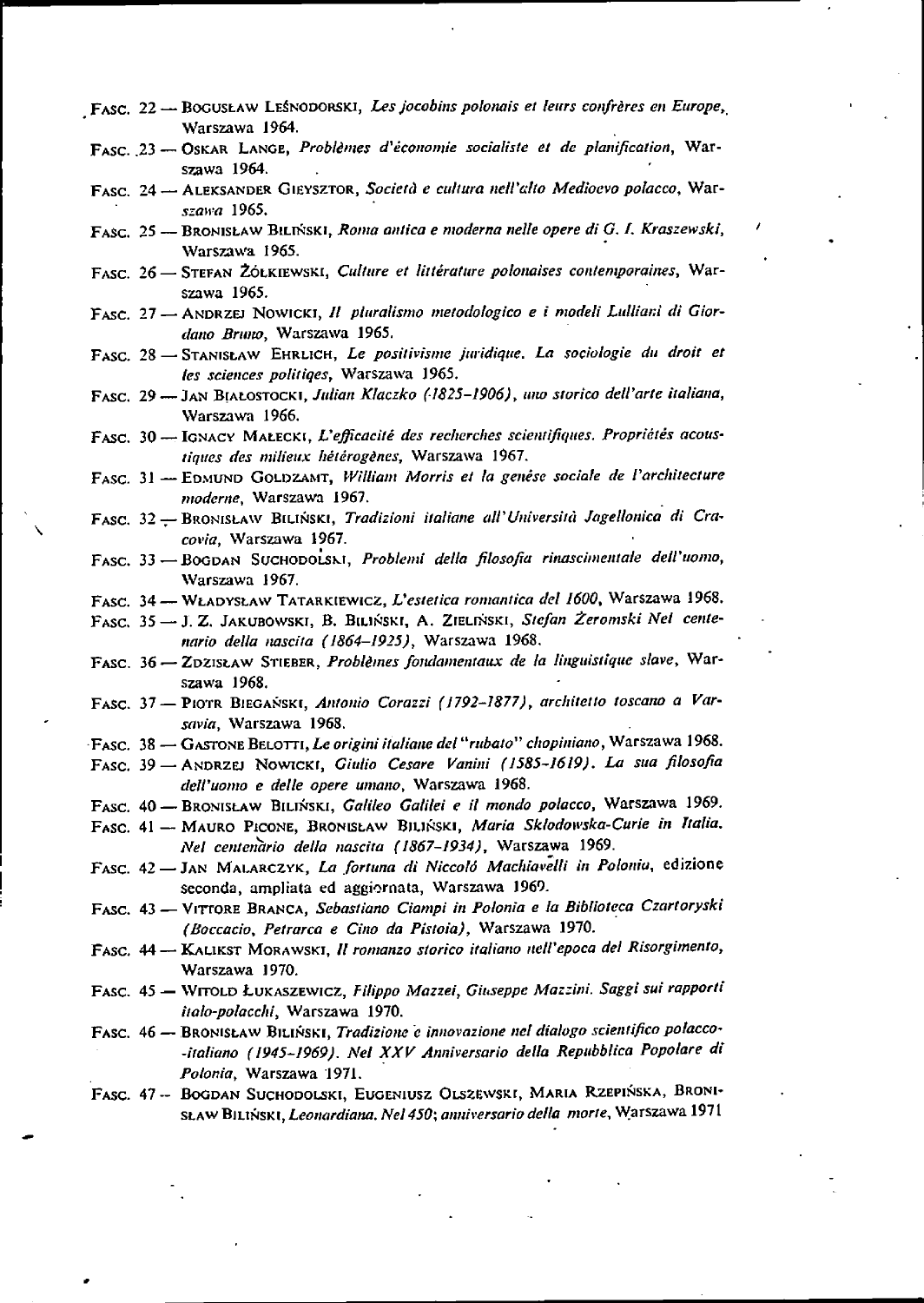Fasc. 48 Ettore Falconi, Gli archìvi in Polonia e la cultura italiana. Warszawa 1971.

- FASC. 49 BRONISLAW BILIŃSKI, Incontri polacco-italiani a Porta Pia. J. I. Kraszewski, - W. Kulczycki, M. Konopnicka. Nel centenario di Roma capitale d'Italia 1870--1980, Warszawa 1971.
- FASC. 50 STANISLAW WIDLAK. Alcuni aspetti strutturali del funzionamento dell'eufemismo. Antonimia, sinonimia, omonimia e polisemia, Warszawa 1972.
- FASC. 51 STANISLAW LESZCZYCKI. Long-term Planning and Spatial Structure of Po--land's National Economy. Warszawa 1971.
- FASC. 52 STANISLAW LORENTZ. Il Castello Reale di Varsavia. L'opera e il contributo di artisti e architetti italiani nella sua storia. Warszawa 1972.
- Fasc. <sup>53</sup> Helena Kozakiewiczowa, Relazioni artistiche tra Roma <sup>e</sup> Cracovia nella prima metà del'500, Warszawa 1972.
- Fasc. 54 Andrzej Nowicki, Giordano Bruno nella patria di Copernico, Warszawa 1972.
- FASC. 55 JAROSLAW IWASZKIEWICZ, Les clefs. La litérature polonaise et l'Italie. Méditations et réflexions sur Szymanowski, Witkiewicz et Gombrowicz, Warstawa 1972.
- Fasc. 56 Bronistaw Billinski, Enrico Sienkiewicz, Roma e l'antichità classica, Warszawa 1973.
- FASC. 57 BRONISLAW BILIŃSKI, Gli anni romani di Cyprian Norwid (1847-1848). Nel 150; anniversario della nascita del poeta, Warszawa 1973.
- FASC. 58 MIECZYSLAW BRAHMER, Stanislaw Wyspianski e il teatro polacco del primo novecento, Warszawa 1973.
- FASC. 59 SANTE GRACIOTTI, Giovanni Maver studioso e amico della Polonia, Warszawa 1973.
- FASC. 60 PIOTR BIEGAŃSKI, Frombork la città di Copernico. Architettura e tradizione, Warszawa 1973.
- FASC. 61 BRONISLAW BILIŃSKI, La vita di Copernico (1588) di Bernardino Baldi alla . - luce dei ritrovati monoscritti delle «Vite dei matematici», Warszawa 1973.
- FASC. 62 WŁADYSŁAW SEŃKO, Les tendences préhumanistes dans la philosophie polonaise ou XV siècle, Warszawa 1973.
- FASC. 63 KALIKST MORAWSKI, Aspetti teoretici della letteratura fantastica, Warszawa 1974.
- FASC. 64 JERZY J. WIATR, Past and Present in Polish Sociology, Warszawa 1974.
- Fasc. 65 Magia, astrologia e religione nel Rinascimento. Convegno polacco italiano (Varsavia: 25-27 settembre 1972), Warszawa 1975.
- FASC.  $66 -$  STEFAN KIENIEWICZ, L'Italie et l'insurrection polonaise de 1863, Warszawa 1975.
- FASC. 67 BRONISLAW BILINSKI, Alcune considerazioni su Niccolò Copernico e Domenico Maria Novara (Bologna 1497-1500), Warszawa 1975.
- FASC. 68 BRONISLAW BILINSKI, Tradizioni dell'astronomia polacca a Roma. Paulus de Polonia, 1484. Niccolò Copernico, 1500, Warszawa 1976.
- FASC. 69 BRONISLAW BILIŃSKI, Il pitagorismo di Niccoló Copernico, Warszawa 1976.
- FASC. 70 BRONISLAW BILINSKI, Biblioteca e Centro di Studi a Roma dell'Accademia Polacca delle• Scienze nel 50; Anniversario della Fondazione, 1927-1977, Warszawa 1977.
- FASC. 71 BRONISŁAW BILIŃSKI, Prolegomena alle «Vite dei matematici» di Bernardino Baldi ( 1587-1596) . Manoscritti Rosminiani-Celli già Albani-Boncompagni, Warszawa 1977.
- Fasc. 72 Gastone Belotti, Wiaroslaw Sandelewski, Chopin in Italia, Warszawa 1977.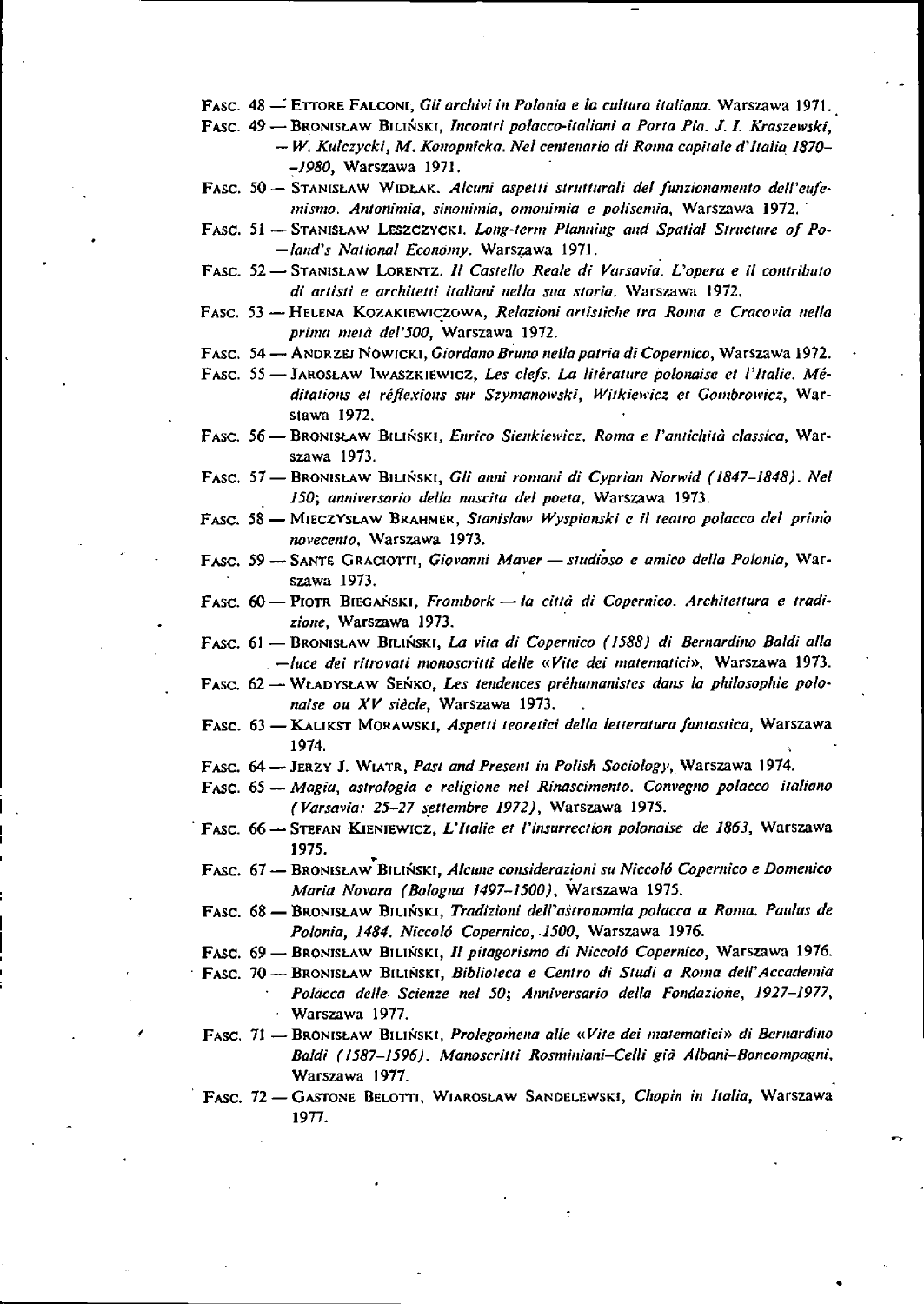- FASC. 73 HENRYK BARYCZ, Cracovia nello sviluppo e nell'affermazione delle teorie copernicane, Warszawa 1978.
- Fasc. 74 Tomasz Huecket, Jan A. König, Some Problems in Elastoplacity, Warszawa 1979.
- FASC. 75 BRONISLAW BILIŃSKI, Agoni ginnici. Componenti intellettuali ed artistiche nell'antica agonistica greca, Warszawa 1979.
- FASC. 76 WITOLD WOLODKIEWICZ, Les origines romaines de la sistématique du droit civil contemporain, Warszawa 1978.
- FASC. 77 Italia-Polonia. Relazioni artistiche dal Mediveno al XVIII sec. Atti del Convegno tenutosi a Roma 21-22 maggio 1975, Warszawa 1979.
- FASC. 78 STANISLAW SIERPOWSKI, L'Italia e la ricostituzione del nuovo Stato polacco 1915-1921, Warszawa 1979.
- FASC. 79 LECH KRUS, Forecasting of Development of National Economy by Mathematical Modelling, . Warszawa 1979.
- FASC. 80 TADEUSZ PAWLOWSKI, On Concepts and Methods in the Humanities and Social Sciences, Warszawa 1980.

Fasc. 81 Janusz Lipkowski, Structure and Physico-Chemical Behaviour of Clathrates Formed by the Ni(NCS)  $_2$  (4-Methylpiridine)  $_4$  Complex, Warszawa 1980.

FASC. 82 - JERZY W. BOREJSZA, Polonia, Italia, Germania alla vigilia della seconda guerra mondiale, Warszawa 1981.

#### Copyright by Zaklad Narodowy im. Ossolinskich WydQwnictwo Wroclaw 1981

#### Kedoktor wydawntctwa AGATA PREfS

Zakład Narodowy imienia Ossolińskich Wydawniciwo Polskiej Akademii Nauk Wroclaw, Oddzial w Warszawie, 1981. Wydanie I. Naklad; 1100 egz. Obiętość; 1,10 ork. wyd. : 1,25 ark. druk. Papier : Oddano do skladania <sup>28</sup> V 1980. Podpisono do druku 23 VI 1981. Wydrukowaao w czcrwcu 1981, w Warsznwskicj Drukarni Nauwej - or zam.: 375/80-Cena: 10,- zł